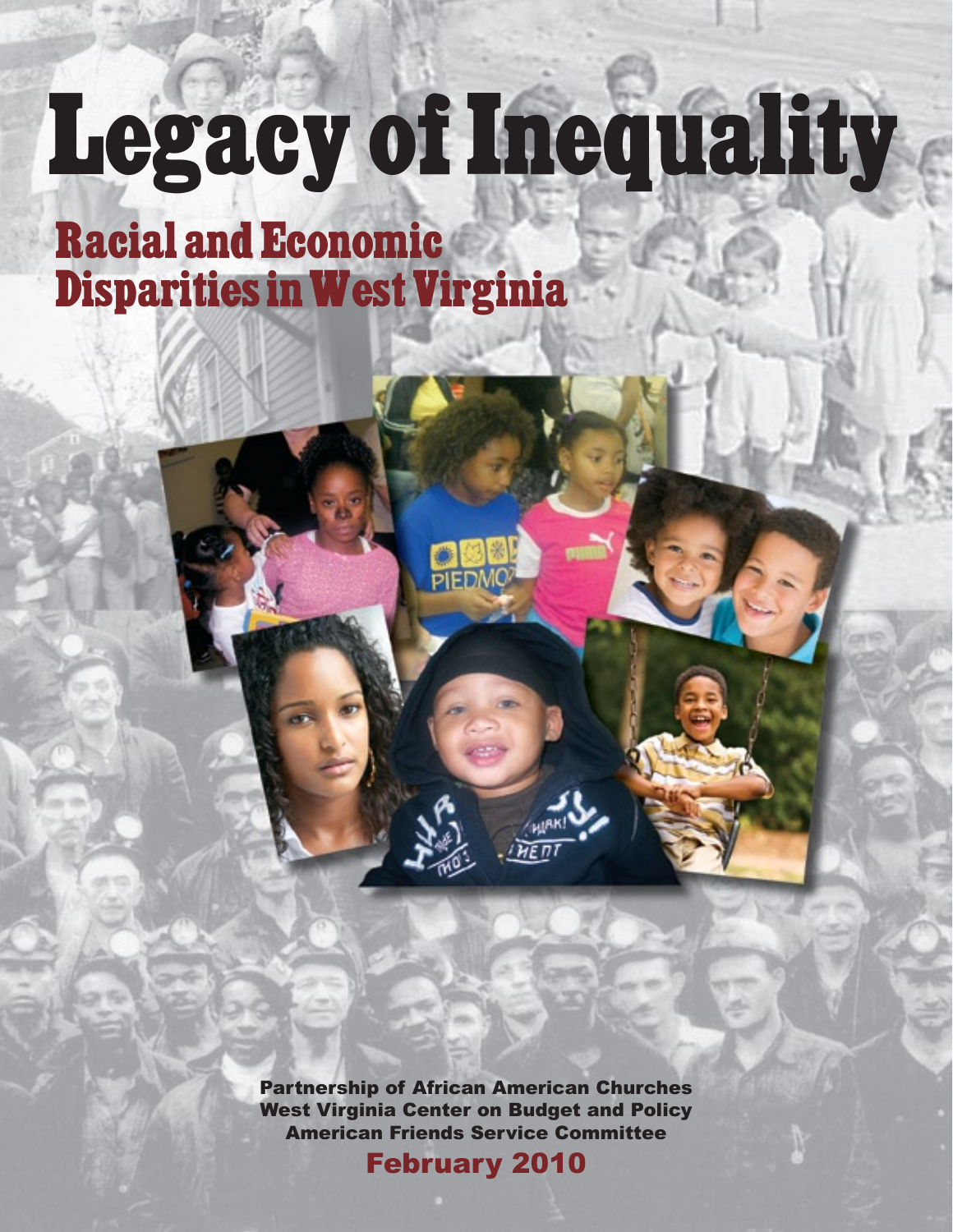# Legacy of Inequality: Racial and Economic Disparities in West Virginia

#### **A Project of**

Partnership of African American Churches West Virginia Center on Budget and Policy West Virginia Economic Justice Project of the American Friends Service Committee

#### **Contributors**

Ted Boettner Reverend Ron English Reverend James Patterson Julie Pratt Beth Spence Reverend Matthew Watts Rick Wilson

#### **Acknowledgements**

Graphic design by David Love of the Phillips Group

Cover design by Beth Spence of the American Friends Service Committee

Funding support from The W.K. Kellogg Foundation and The Claude Worthington Benedum Foundation

#### **Photo Credits**

#### **Background Photos:**

Middle left: children at the Ethel Grade School, Logan County, circa 1950, courtesy Jane Dillard Upper right: Ben Shahn photo, Omar, WV, 1935, Farm Security Administration, Office of War Information Photograph Collection (Library of Congress) Bottom photo: West Virginia Coal and Coke Miners, Omar, Logan County, 1939, courtesy Joan Hairston Upper left: courtesy of James Hagwood

#### **Foreground photos:**

Top row left, top row center, and bottom row center: Tonya Clark and Edna Green Top row right, bottom row left, and bottom row right: iclipart.com

#### **For More Information**

Reverend James Patterson, President Partnership of African American Churches PO Box 452, Institute, WV 25112 (304) 768-7688 · www.paac2.org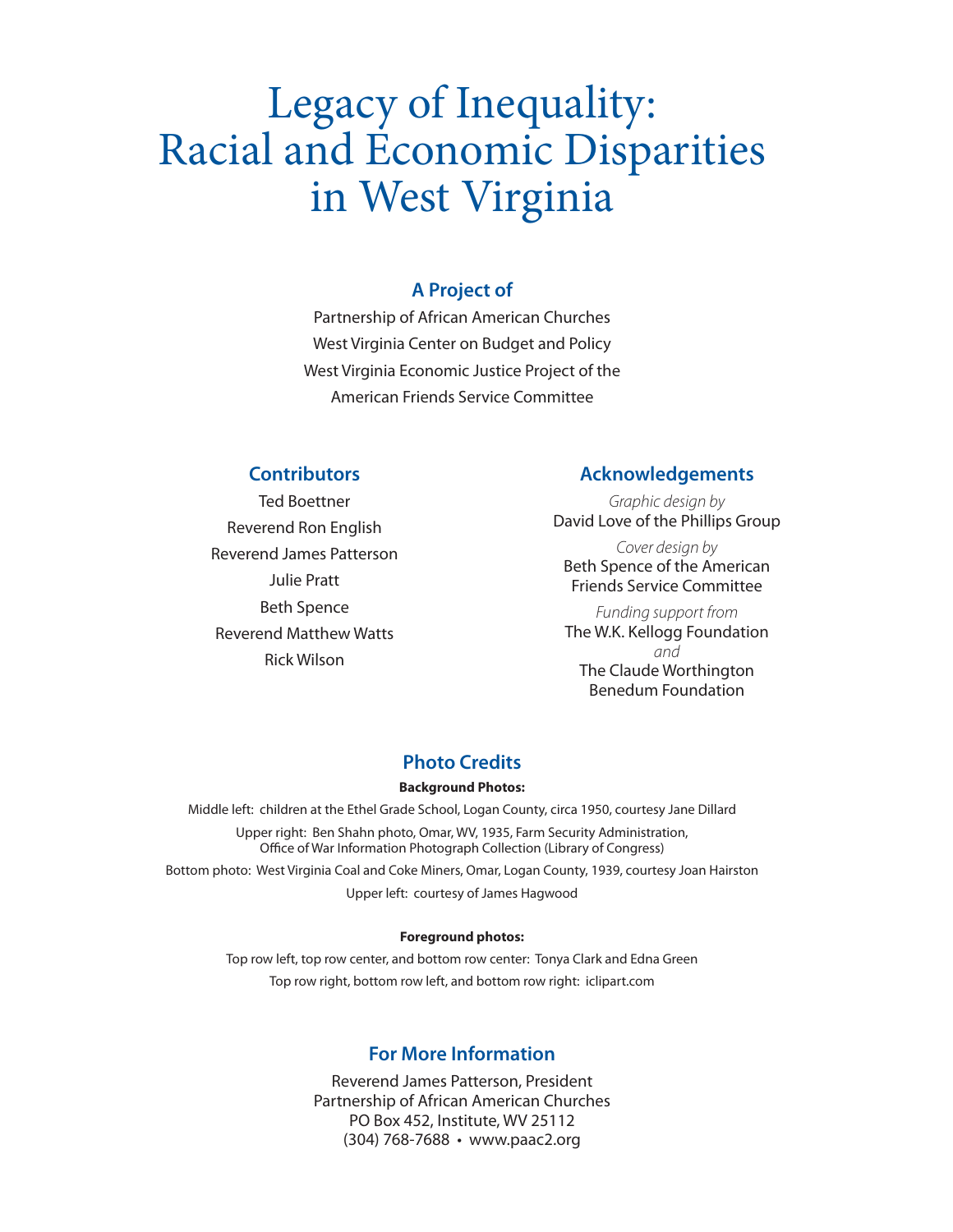# Table of Contents

| Chapter 1                                                  |  |                                                                       |
|------------------------------------------------------------|--|-----------------------------------------------------------------------|
|                                                            |  |                                                                       |
|                                                            |  |                                                                       |
|                                                            |  |                                                                       |
|                                                            |  |                                                                       |
|                                                            |  |                                                                       |
|                                                            |  |                                                                       |
| Chapter 2                                                  |  |                                                                       |
|                                                            |  |                                                                       |
|                                                            |  |                                                                       |
|                                                            |  |                                                                       |
|                                                            |  |                                                                       |
|                                                            |  |                                                                       |
|                                                            |  |                                                                       |
|                                                            |  |                                                                       |
|                                                            |  |                                                                       |
| Chapter 3                                                  |  |                                                                       |
|                                                            |  |                                                                       |
|                                                            |  |                                                                       |
|                                                            |  |                                                                       |
|                                                            |  |                                                                       |
|                                                            |  |                                                                       |
| Chapter 4                                                  |  |                                                                       |
|                                                            |  |                                                                       |
|                                                            |  |                                                                       |
|                                                            |  |                                                                       |
|                                                            |  |                                                                       |
|                                                            |  |                                                                       |
|                                                            |  |                                                                       |
|                                                            |  |                                                                       |
|                                                            |  |                                                                       |
|                                                            |  |                                                                       |
|                                                            |  |                                                                       |
| <b>Figures</b>                                             |  |                                                                       |
| Figure 1:                                                  |  | Figure 11:                                                            |
|                                                            |  | Unemployment Rate by Gender10                                         |
| Figure 2:                                                  |  | Figure 12:                                                            |
| Percentage of Children Under 5 in Poverty 7                |  | Labor Force Participation Rate 10                                     |
| Figure 3:<br>Percentage of Working-Age People in Poverty 8 |  | Figure 13:                                                            |
| Figure 4:                                                  |  | Figure 14:                                                            |
| Percentage of Seniors (65 and Over) in Poverty 8           |  |                                                                       |
| Figure 5:                                                  |  | Figure 15:<br>Number of Inmates in West Virginia Prisons and Jails 11 |
| Figure 6:                                                  |  | Figure 16:                                                            |
| Median Wages8                                              |  | People with No Health Insurance 12                                    |
| Figure 7:                                                  |  | Figure 17:<br>People with No Health Insurance by Gender 12            |
| Figure 8:<br>Median Household and Family Incomes. 9        |  | Figure 18:                                                            |
| Figure 9:                                                  |  | Figure 19:                                                            |
| Figure 10:                                                 |  | Figure 20:                                                            |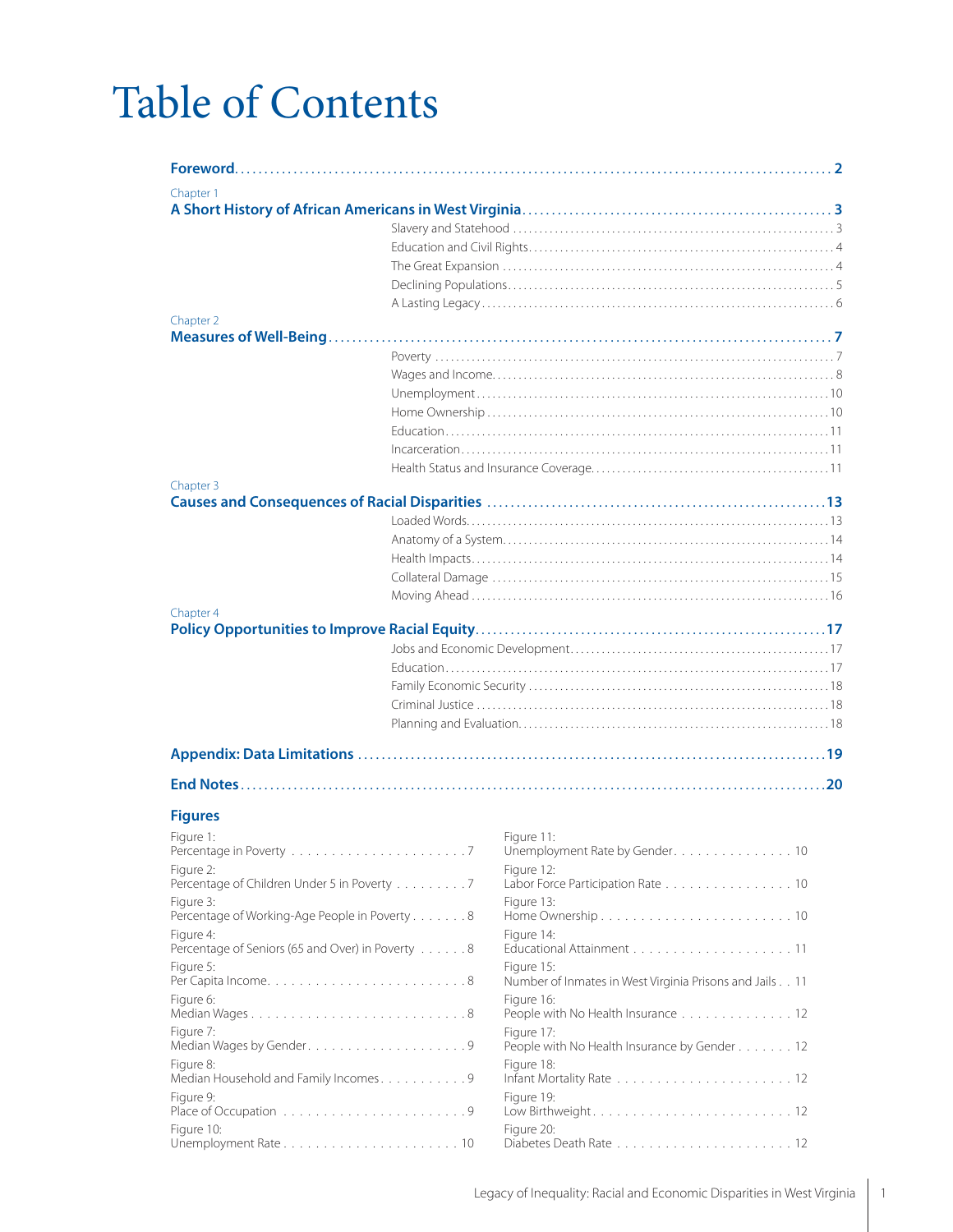# Foreword

The roots of African Americans have grown as deep into West Virginian society as the seams of coal are in these precious mountains that we all love so well. The contributions that people of color have made to the culture of West Virginia are unarguable, substantial and eternal. Black men and women have walked out of and through these mountains onto the pages of history carrying with them ideas that have not only impacted Appalachia but also all of humanity. Individuals such as Carter G. Woodson, Booker T. Washington and Elizabeth Drewry would be members of that fraternity. Unfortunately, West Virginia has not always been as kind to them.

The report briefly chronicles the experience of African Americans in West Virginia. It presents a data analysis of the inequities that have always been and continue to be central to that experience. For example, the infant morality rate for African Americans in West Virginia is 12 per 1,000, which is worse than Saudi Arabia, Argentina, Russia, Ukraine, Costa Rica, Bosnia and Herzegovina. 1 The poverty rate for African American children under age five is 57.5 percent. The overall poverty rate for the entire African American population in West Virginia is 28.6 percent, which is almost twice that of whites.

In addition to a brief history and data analysis, the report also includes a section on the causes of these disparities and a section that contains suggested policy initiatives that, if enacted, would be effective in eliminating the aforementioned disparities. When read and analyzed the report will educate its readers. However, education is not the primary purpose of the report. The purpose of "Legacy of Inequality: Racial and Economic Disparities in West Virginia" is to form a foundation for community empowerment.

A community is empowered when it has the capacity and the opportunity to take the necessary actions to engage the existing power structures and change them in such a way that community-desired outcomes are achieved.

It is clear from the catastrophic nature of the disparities listed in this report, that no one agency or initiative will be successful in addressing the underlying social causes of these problems. It is hoped that the readers of this report will take this opportunity to engage in those actions that will write a new chapter in the legacy of people of color in the State of West Virginia.

**— Reverend James Patterson** Charleston, West Virginia February 1, 2010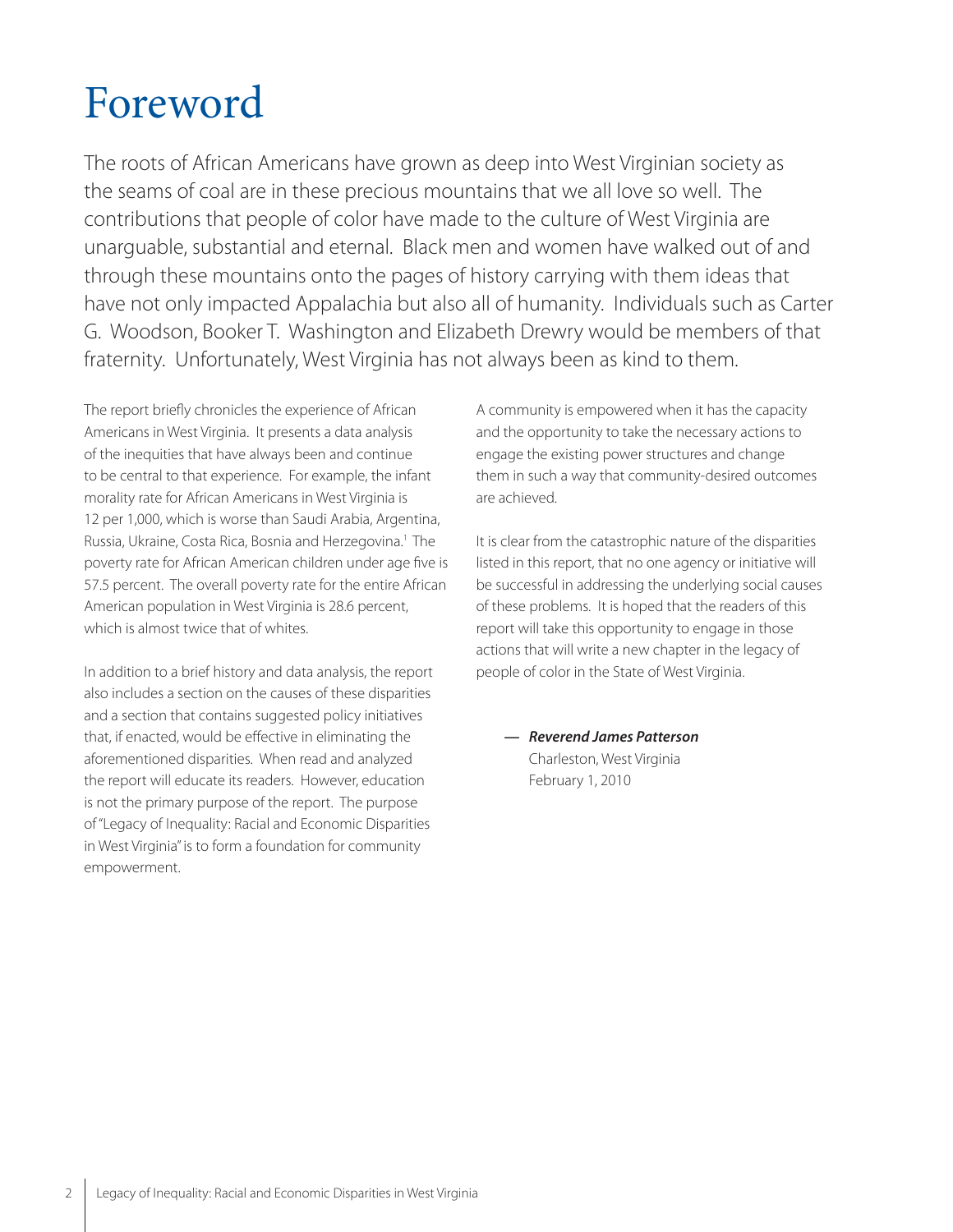### CHAPTER 1 A Short History of African Americans in West Virginia

**Those who have no record of what their forebears have accomplished lose the inspiration which comes from the teaching of biography.** lose the inspiration which comes from the teaching of biography.<sup>11</sup><br>- *Carter G. Woodson* – Carter G. Woodson

The first African Americans were brought into what is now West Virginia as slaves, but when blacks arrived in great numbers, they came to build railroads and mine coal. The ancestors of today's African American population constructed schools, created businesses, organized churches and built a solid middle class out of backbreaking work and a belief in the power of education.

When coal industry employment began a sharp decline in the years following World War II, black miners suffered proportionately more job losses than their white counterparts. A great outmigration reduced the African American population to only about four percent of the state's total population. Yet many of those who remain are dedicated to honoring their ancestors while locating new opportunities for the black families who still call West Virginia home.

#### **Slavery and Statehood**

The first 20 slaves arrived in Virginia in 1619, according to a West Virginia Archives report. However, it was not until the 1700s that slaves were sold to wealthy farmers in the western counties, where they worked on large farms that grew tobacco and other cash crops.<sup>2</sup>

The 1860 U.S. Census documented 18,451 slaves living in western Virginia, or four percent of the population. A majority lived in the Eastern Panhandle, but a substantial number provided labor for the Kanawha Valley salt industry, the first major industry developed in the state. Slaves also were used to mine coal to fuel the salt works; the Archives report said in many cases these workers were leased and insured rather than bought because of the high risk of death or injury in the coal mines.<sup>3</sup>

As political leaders in the western counties began to lay the groundwork for separation from Virginia, slavery was an issue that had to be addressed. Some opposed slavery on moral grounds, while others spoke out against the practice because they believed the existence of slavery harmed the developing industrial economy by discouraging immigrants from settling in the region. 4

Among the moralists raising their voices against slavery in what is now West Virginia was the famed abolitionist John Brown, who came to the area in 1859 with the intention of establishing a colony for runaway slaves. 5 "These mountains are the basis of my plan," he said. "God has given the strength of the hills to freedom; they were placed here for the emancipation of the Negro race."<sup>6</sup>

Although Brown and his men seized the U.S. armory and arsenal at Harpers Ferry, the plan for the colony fell apart when slaves did not revolt. Brown was hanged for treason, but not before accurately predicting that slavery would not be abolished without great bloodshed. 7

As originally drawn, West Virginia's constitution banned the introduction of slaves or free African Americans and failed to address the issue of immediate or gradual emancipation. 8 Constitutional authority Robert M. Bastress said that early in the state's constitutional convention of 1861-63, a resolution was introduced "calling for a ban on the further import of slaves into the state and for gradual abolition beginning almost immediately."<sup>9</sup> When this proposal failed, delegates worked out a compromise providing that "no slave shall be brought, or free person of color be permitted to come, into this State for permanent residence."<sup>10</sup>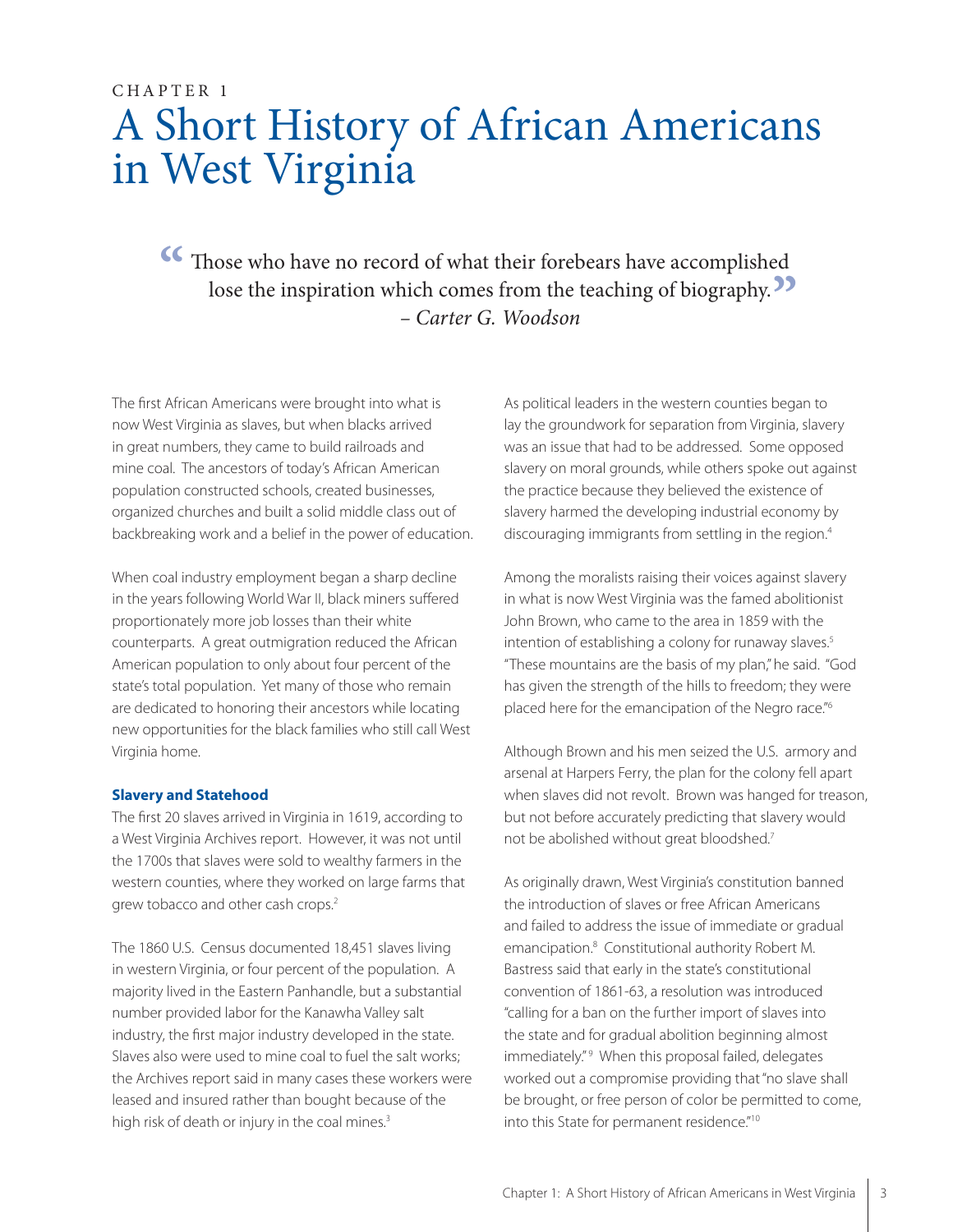When Congress considered the West Virginia statehood bill, an amendment was added freeing slaves over the age of 21 and providing that younger slaves would be freed when they reached 21. In February 1865, Gov. Arthur I. Boreman signed an act officially freeing all slaves.<sup>11</sup>

#### **Education and Civil Rights**

Even before they were emancipated, African Americans in western Virginia established a school to educate their children. The Sumner School, which opened in Parkersburg in 1862, was the first publicly financed black school south of the Mason Dixon Line when the state took over support in 1867.

Soon blacks began to establish schools in towns across West Virginia, creating a need for teachers to educate black students. Historic Storer College was established at Harpers Ferry in 1867, consisting of a grammar school and a normal school to train teachers. 12 In 1891, the state created the West Virginia Colored Institute, now West Virginia State University, followed in 1895 by the Bluefield Colored Institute, now Bluefield State College.<sup>13</sup>

A number of influential African Americans passed through the state, including two men who were central to the making and preserving of black history. In 1865, Booker T. Washington left a tobacco plantation in Virginia to come to Malden, West Virginia, where he worked in a salt mine and dreamed of getting an education. "I had the feeling that to get into a schoolhouse and study would be about the same as getting into paradise," he wrote in his autobiography, Up From Slavery.<sup>14</sup>

Washington walked and begged rides across Virginia to attend Hampton Institute, established to educate freedmen. 16 Later, as principal and guiding force of Tuskegee Institute in Alabama, he was considered by many to be the nation's foremost black educator of the late 19th and early 20th centuries.

Carter G. Woodson, whose family came to Huntington from Virginia, is widely regarded as "The Father of Black History." Woodson, who worked in coal mines in the state, graduated from and served as principal of Huntington's Douglass High School and later as dean of the West Virginia State College. Only the second African American to earn a Ph.D. from Harvard, he founded the Association for the Study of Negro (now African American) Life and History and devoted his life to preserving black history

and struggling for racial justice.<sup>17</sup> "If a race has no history, if it has no worthwhile tradition, it becomes a negligible factor in the thought of the world, and it stands in danger of being exterminated," he said.

The Niagara Movement, an early civil rights organization founded by a group that included W.E.B. DuBois and William Monroe Trotter and generally considered the forerunner of the NAACP, held its first meeting on U.S. soil in 1906 in Harpers Ferry.. DuBois described the gathering as "one of the greatest meetings that American Negroes ever held." As participants walked from Storer College to the site of John Brown's quest to free enslaved blacks, they removed their shoes and socks to honor the hallowed ground, according to the National Park Service. 18 DuBois said that "here on the scene of John Brown's martyrdom… we reconsecrated ourselves, our honor, our property, to the final emancipation of the race which John Brown died to make free."<sup>19</sup>

Carter Woodson also was a prominent member of the Niagara Movement, as was J.R. Clifford, a West Virginia teacher, newspaper publisher and attorney. In 1896 Clifford, the first African American to pass the state's bar examination, brought a landmark suit challenging the state's segregated school system. He represented Thomas Martin, a black parent in Morgan County who sought to have his children attend a local white school because there was no school for black children. In Martin v. Board of Education, the state Supreme Court ruled the Martin children could not attend the white school even though there was no separate school available to them, a decision that stood until the United State Supreme Court's ruling in Brown v. Board of Education in 1954.<sup>20</sup>

#### **The Great Expansion**

The construction of the C&O railroad in the late 1860s and the ensuing development of the southern West Virginia coalfields brought African Americans into West Virginia in great numbers. 21 Marshall University professor Cicero M. Fain III said of the African-American immigration to the coalfields, "The [railroad] provided the ignition; coal provided the fuel."<sup>22</sup>

Historians Ronald T. Lewis and Joe William Trotter, Jr., noted that, although blacks had worked in the coal mines as slaves, the emergence of the African American community in southern West Virginia dates back to the 30-year period of great expansion from 1880 to 1910 when the ancestors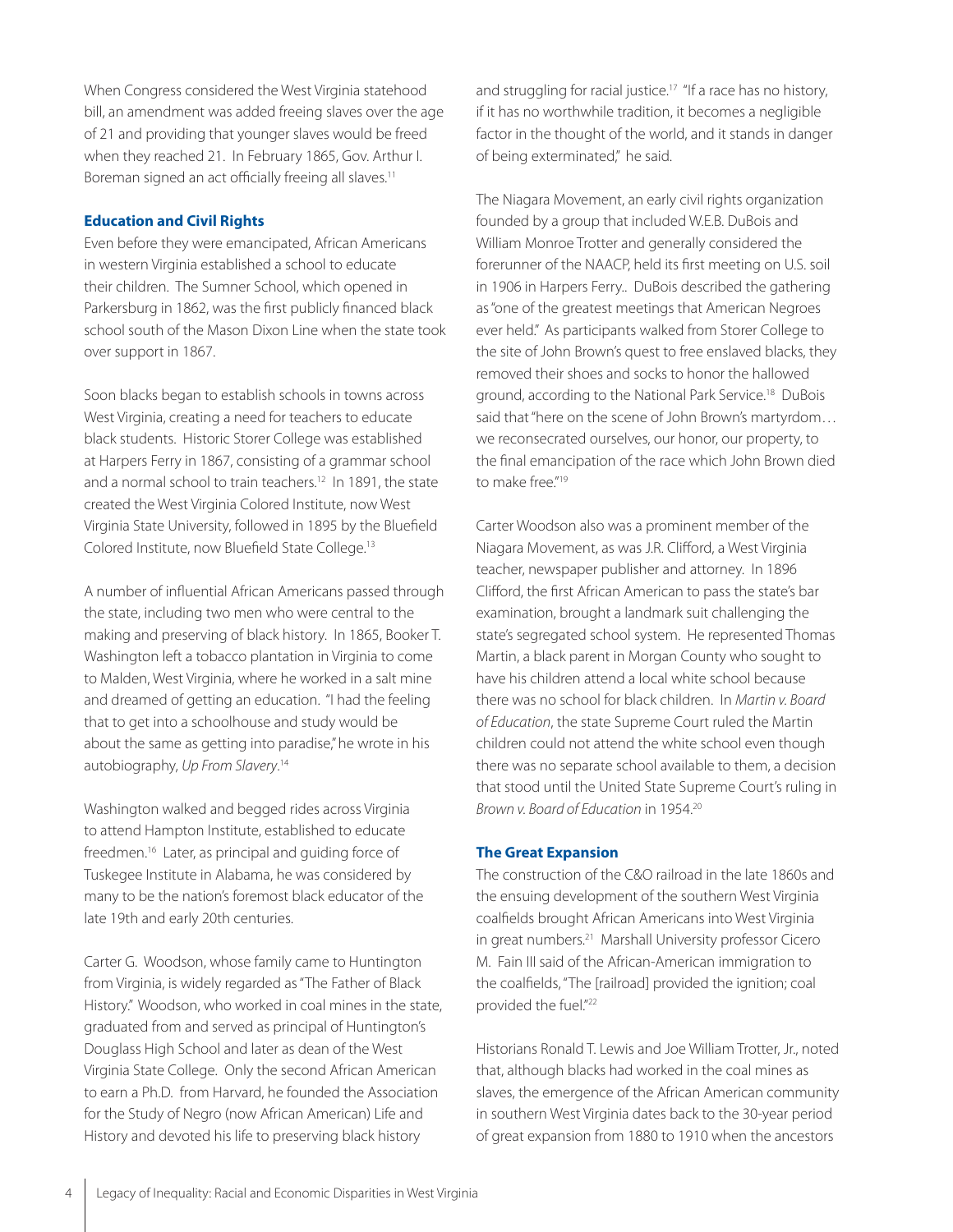of most black West Virginians entered the state. Trotter wrote that the black population in southern West Virginia increased from 4,800 in 1880 to more than 40,500 in 1910. 23 Lewis said the black migration into southern West Virginia began as a "trickle in the 1880s and crested in the early 1920s."<sup>24</sup> The black population of the state increased from 17,000 in 1870 to 64,100 in 1920 and reached a high of nearly 115,000 in 1930. 25

McDowell County, which became the county with the largest African American population in the state, also mined more coal than any other county. 26 McDowell County had no black residents recorded in the 1860 census. A total population of only 7,300 in 1890 exploded to 94,354 by 1940. As early as 1910, approximately 30 percent of McDowell's population was African American. 27

Miner Joe Harvey of Lorado in Logan County related a story of how companies brought black miners into the southern West Virginia coalfields in Janet Greene's 1984 publication, "Black Workers in the Logan Field." "They used to run what we called 'transportations" Harvey said. "The company had a man that they would give money and tell him to go down south and bring up a trainload of men. That's the way a whole of lot of people got up here."<sup>28</sup>

Trotter cited factors that made West Virginia more attractive to black migrants than other mining states. "Racial lynchings were fewer, educational opportunities were greater; and voting was not restricted by race as elsewhere in the south," he wrote.<sup>29</sup>

Some historians estimate that one-third to one-half of the miners who helped organize the United Mine Workers of America's District 17 in southern West Virginia were African American. The UMWA was integrated from its beginning, and black miners held leadership positions in District 17 before the turn of the twentieth century. 30 The district's first three vice presidents were African Americans, including J. J. Wren, who served as the district's president after the death of the previous president in 1893.<sup>31</sup>

Fain wrote that "miners worked long shifts, and when not fighting injuries caused by fatigue, faulty machinery and darkness, they regularly faced fire, falling rock and explosions. But, despite the dangers and labor strife, the railroads and coal mines provided unparalleled opportunity for blacks seeking gainful employment."<sup>32</sup>

#### **Declining Populations**

The peak employment year for the coal industry in West Virginia was 1940, when 130,457 workers were employed, according to the West Virginia Office of Miners' Health, Safety and Training. Mechanization of equipment and the introduction of mining methods that used fewer workers resulted in a massive loss of coal jobs in ensuing years. By 1990, the mining industry employed only 15,000 workers (even though the greatest coal production was recorded in 1997 when 182 million tons were mined, according to state records). 33

As West Virginia lost high-paying industrial jobs, a great out-migration occurred in the coal-producing areas of the state, leaving behind high levels of poverty and unemployment. Over the 50-year period between 1940 and 1990, as West Virginia's total population dropped by six percent, the population of the southern coalfield counties declined by 31 percent and lost much of their African American population. 34

McDowell County, which once had the third highest population of any county in the state, experienced the most dramatic decline. In 1950, McDowell was home to 24,128 blacks. A decade later, the number had fallen to 15,913 and by 1970 the black population was only 9,083. Within a 20-year period, the county lost more than 62 percent of its black population, according to state records, and the decline continues. 35 The 2000 Census showed only a little more than 3,200 African Americans living in McDowell County. 36

A 2003 report by the U.S. Civil Rights Advisory Committee offered the opinion that while mechanization of the mines adversely affected the region as a whole, "its impact was harshest on blacks." 37

Rhonda Janney Coleman wrote that this was because "the black coal miner usually held jobs that were hardest hit by mechanization," and African Americans "were not given a proportional share of the newly-created jobs." As a result, "when layoffs occurred, the proportion of black miners affected was significantly higher than for whites in the industry." 38

In Black Coal Miners in America, Lewis shared this conclusion, writing that mechanization had a greater impact on African Americans because black workers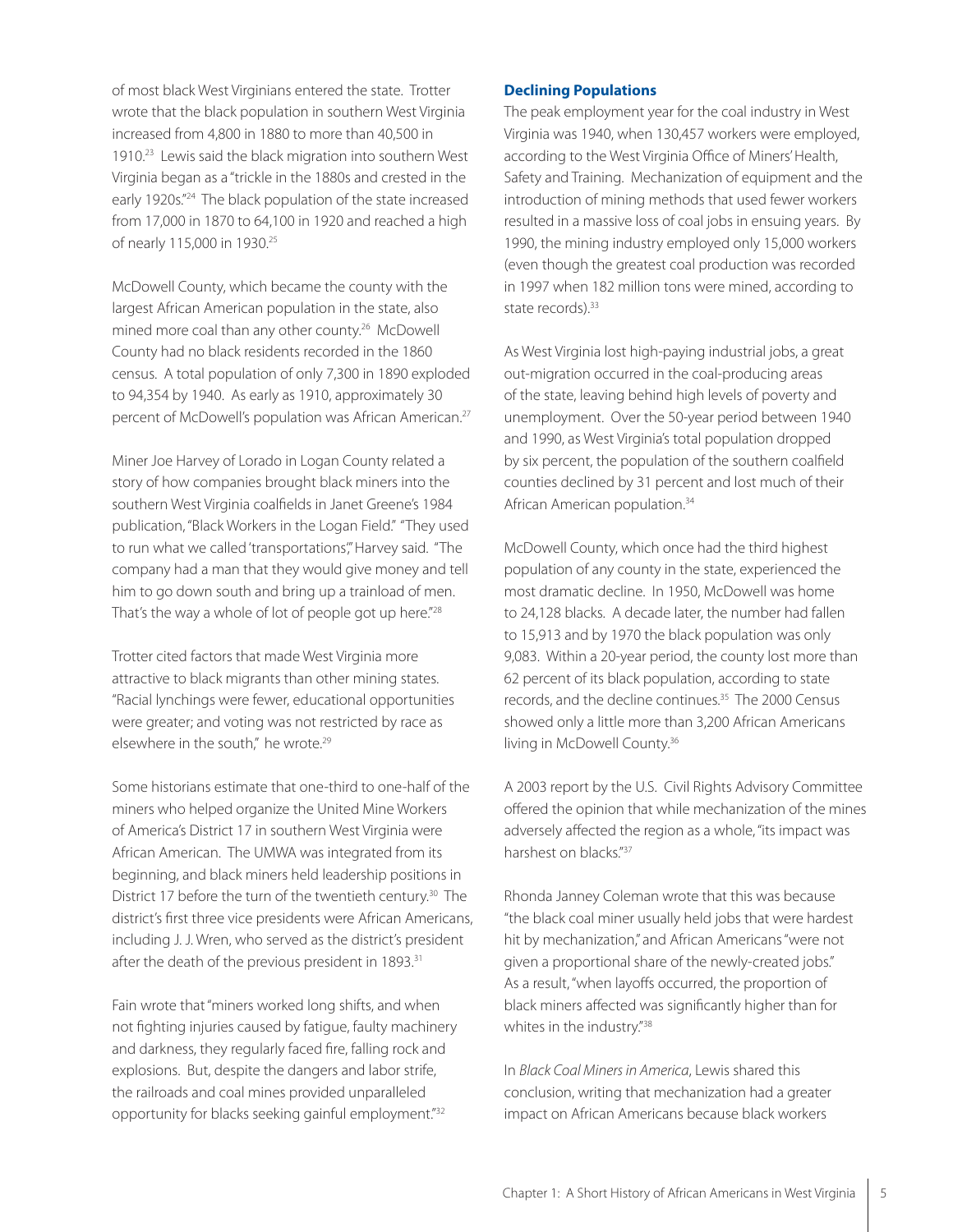"were concentrated in the unskilled classification of hand loading and … had fewer and fewer opportunities to learn the skills necessary to become machine operators or maintenance men." 39

Lewis said the loss of jobs and resulting exodus from the coalfields completed a black migration pattern from the south begun in the late 1880s. In Black Coal Miners in America, he cited a 1950 study of Raleigh, West Virginia, that examined three generations of black families and found that nearly all of the parents of the black miners and 58 percent of the miners themselves had been born in southern states. More than 90 percent of their children were born in West Virginia, but these children were migrating to northern cities. "Eighty percent of the young adults believed they would make more and have a better chance in life doing work other than mining," Lewis wrote. To do so, they had to move away, leaving West Virginia with an African American population that now hovers at about four percent of the total population.<sup>40</sup>

#### **A Lasting Legacy**

From slavery to salt mines, railroading and coal mining, through the creation of schools, churches and communities, in the areas of civil rights, union movements, law, politics and business, African Americans have made vital and lasting contributions to the history and culture of West Virginia. Those who remain understand the necessity of remembering that past as they continue to strive to improve the well-being and future of members of the current generation and their children after them.

As the great poet Maya Angelou wrote in "Still I Rise": "Out of the huts of history's shame, I rise; Up from a past that's rooted in pain, I rise … Bringing the gifts that my ancestors gave; I am the dream and the hope of the slave. I rise, I rise, I rise."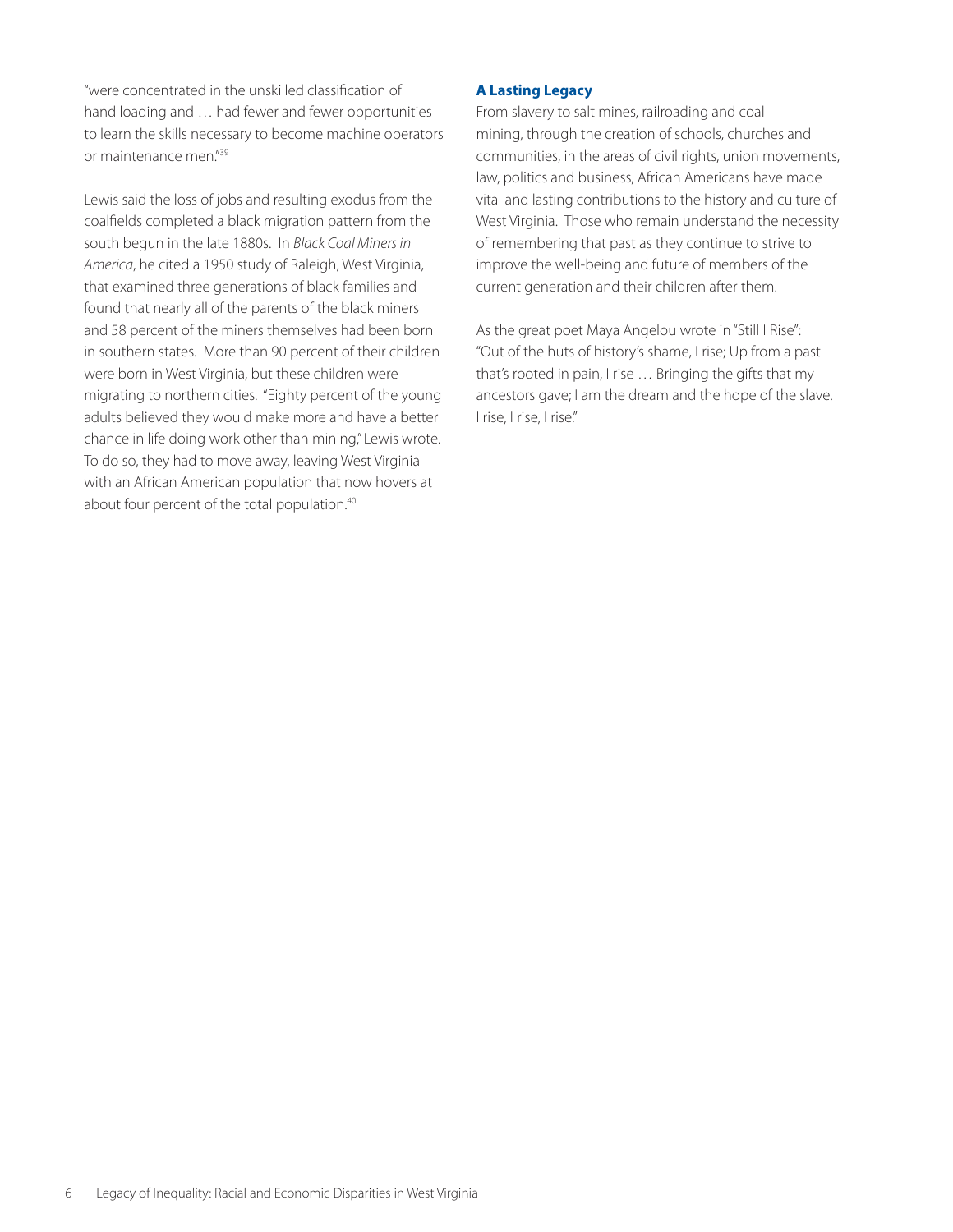### CHAPTER 2 Measures of Well-Being

### **4** To be a poor man is hard, but to be a poor race in a land of dollars is the very bottom of hardship in a land of dollars is the very bottom of hardships.<br>
<sup>2</sup> - *W.E.B. DuBois* – W.E.B. DuBois

FIGURE 1

More than 45 years have passed since the federal Civil Rights Act was enacted, yet significant economic and social inequities persist for African Americans. This chapter analyzes key measures of well-being for African Americans in West Virginia, as compared to the white population. The findings confirm that deep disparities exist across a broad range of variables, including income, poverty, education, health and incarceration.

The analysis was based on data collected by the U.S. Census Bureau's American Community Survey and other sources. Racial comparisons are graphed using the Census Bureau categories of "White" and "Black/African American." These findings do not reflect the current economic recession, which most likely has amplified many of the disparities found in this chapter. (See Appendix for data limitations.)

#### **Poverty**

West Virginia has one of the highest rates of poverty in the nation. While both whites and African Americans have poverty rates above the national average, deep racial disparities exist across all age groups. Overall, 28.5 percent of African Americans are in poverty compared to 16.5 percent of whites. African American children under age five are more than twice as likely as white children to be poor, with 58 percent living below the poverty line. African American adults also experience significantly higher poverty levels, including one in four working-age adults and one in five seniors. (See Figures 1-4.)

#### **Percentage in Poverty, West Virginia** 0% 5% 10% 15% 20% 25% 30% White Black/African American **16.6% 28.5%**

**Source:** WV CBP analysis of U.S. Census Bureau, 2006-2008 American Community Survey

FIGURE 2





**Source:** WV CBP analysis of U.S. Census Bureau, 2006-2008 American Community Survey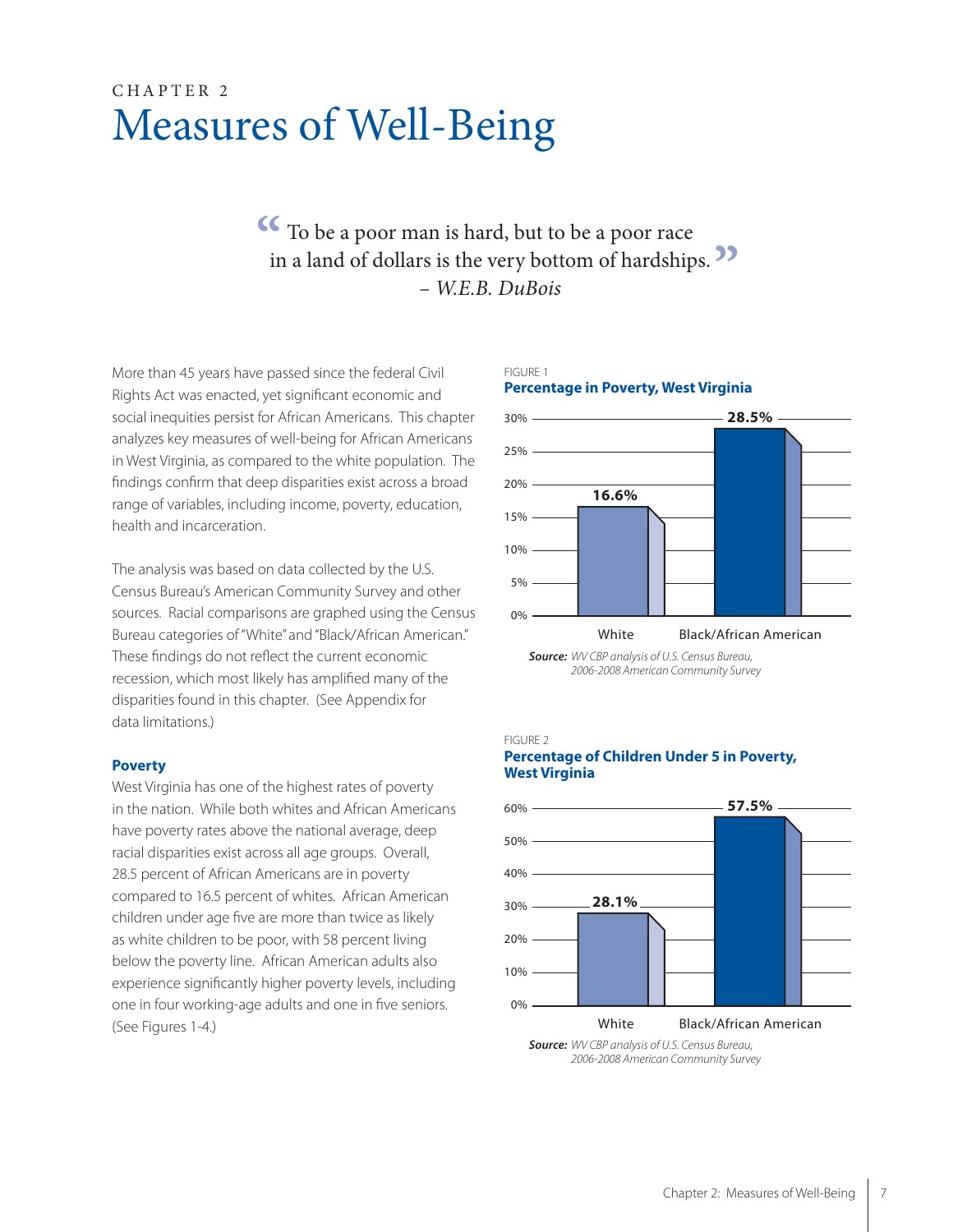#### FIGURE 3

#### **Percentage of Working Age People in Poverty, West Virginia**



<sup>2006-2008</sup> American Community Survey

#### **Wages and Income**

On multiple measures, African Americans in West Virginia have less economic security than their white counterparts. Per capita income for African Americans is less than \$15,000, which is 30 percent lower than per capita income for whites. The median wage for African Americans is about 20 percent lower than the median wage for whites. The wage gap is even larger among men, with African American men earning just 70 cents for every dollar earned by white men. At the family and household level, African American incomes are less than two-thirds the amount for whites. (See Figures 5-8.)

The deep disparities in wages and income derive largely from the places where people work. African Americans disproportionally work in lower-wage fields of employment. Almost one-third of African Americans in West Virginia are employed in service occupations, while only 17 percent of whites are. Moreover, a low share – just under five percent – of African Americans work in higher-wage occupations, such as the construction and extraction industries. Almost three times as many whites work in these occupations. (See Figure 9.)

#### FIGURE 4

#### **Percentage of Seniors (65 & Up) in Poverty, West Virginia**





**Source:** WV CBP analysis of U.S. Census Bureau, 2006-2008 American Community Survey

#### FIGURE 5 **Per Capita Income, West Virginia (In 2008 In!ation-Adjusted Dollars)**



**Source:** WV CBP analysis of U.S. Census Bureau, 2006-2008 American Community Survey!

#### FIGURE 6 **Median Wages, West Virginia (In 2008 In!ation-Adjusted Dollars)**



**Source:** WV CBP analysis of U.S. Census Bureau, 2006-2008 American Community Survey **Note:** The universe for this data is full-time, year-around worker.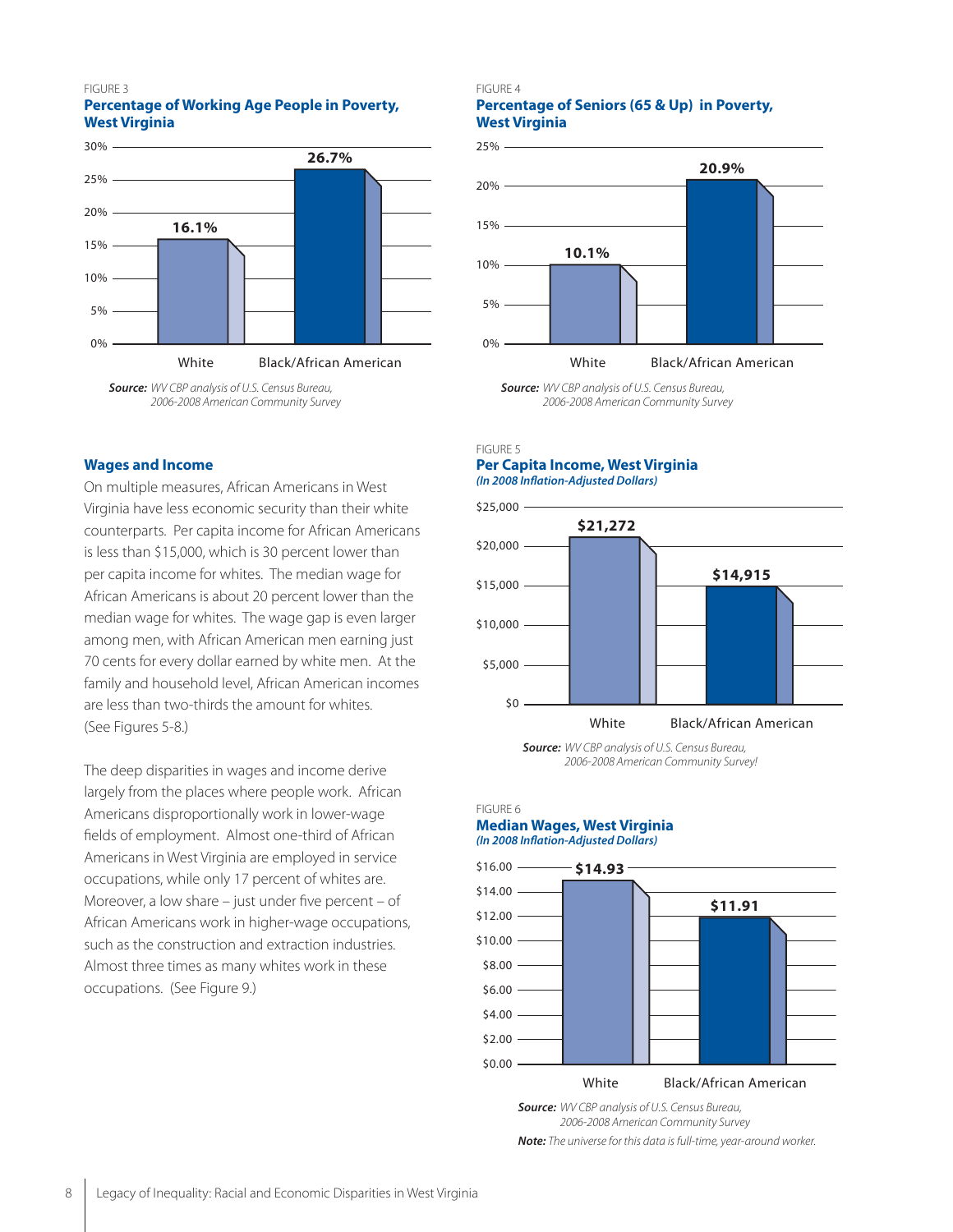#### FIGURE 7 **Median Wages by Gender, West Virginia (In 2008 In!ation-Adjusted Dollars)**



**Note:** The universe for this data is full-time, year-around worker.

#### FIGURE 8

**Median Household and Family Income, West Virginia (In 2008 In!ation-Adjusted Dollars)**



**Source:** WV CBP analysis of U.S. Census Bureau, 2006-2008 American Community Survey

#### FIGURE 9 **Place of Occupation, West Virginia**



**Source:** WV CBP analysis of U.S. Census Bureau, 2006-2008 American Community Survey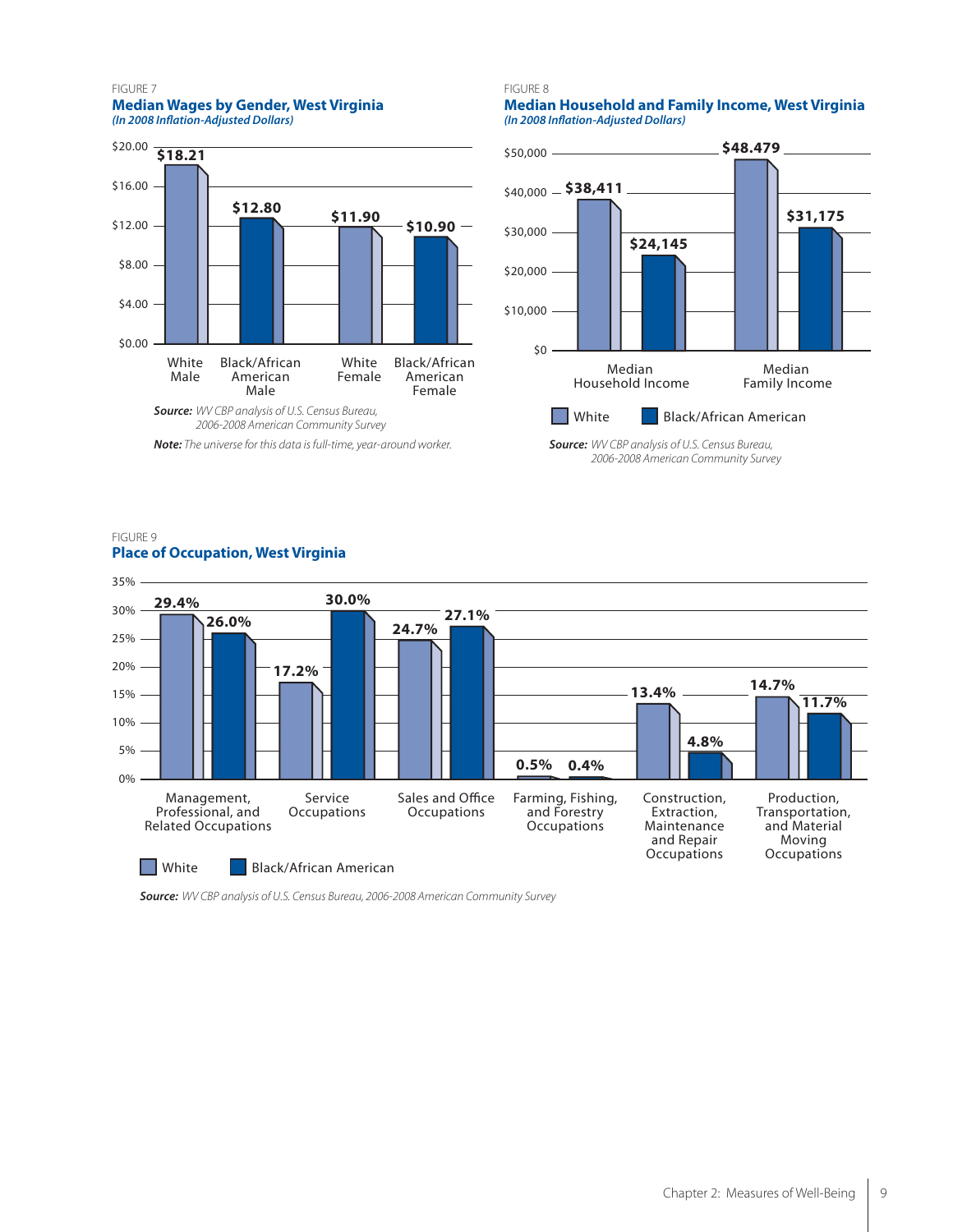#### FIGURE 10 **Unemployment Rate, West Virginia**





#### FIGURE 11 **Unemployment Rate by Gender, West Virginia**



2006-2008 American Community Survey

#### **Unemployment**

The three-year average unemployment rate is 40 percent higher for African Americans than for whites. Among white and African American men, the gap is almost 70 percent, while the gap among women is less than 10 percent. One significant limitation of the unemployment rate is that it does not include those who have dropped out of the labor force because they have given up looking for a job. (See Figures 10 and 11.)

A high labor participation rate is a key component for long-term economic growth and productivity. The labor participation rate is the percentage of workingage persons in the state who are employed or looking for jobs. The labor participation rate for African Americans is 59 percent, compared to 67 percent for whites. (See Figure 12.)

#### **Home Ownership**

Home ownership, which is often viewed as a good barometer of middle class standing, also reflects the racial inequality that exists in West Virginia. Less than half of African Americans own their homes, compared to threequarters of whites. (See Figure 13.)

#### FIGURE 12

#### **Labor Force Participation Rate, West Virginia**



**Source:** WV CBP analysis of U.S. Census Bureau, 2006-2008 American Community Survey!

#### FIGURE 13

#### **Home Ownership, West Virginia**



**Source:** WV CBP analysis of U.S. Census Bureau, 2006-2008 American Community Survey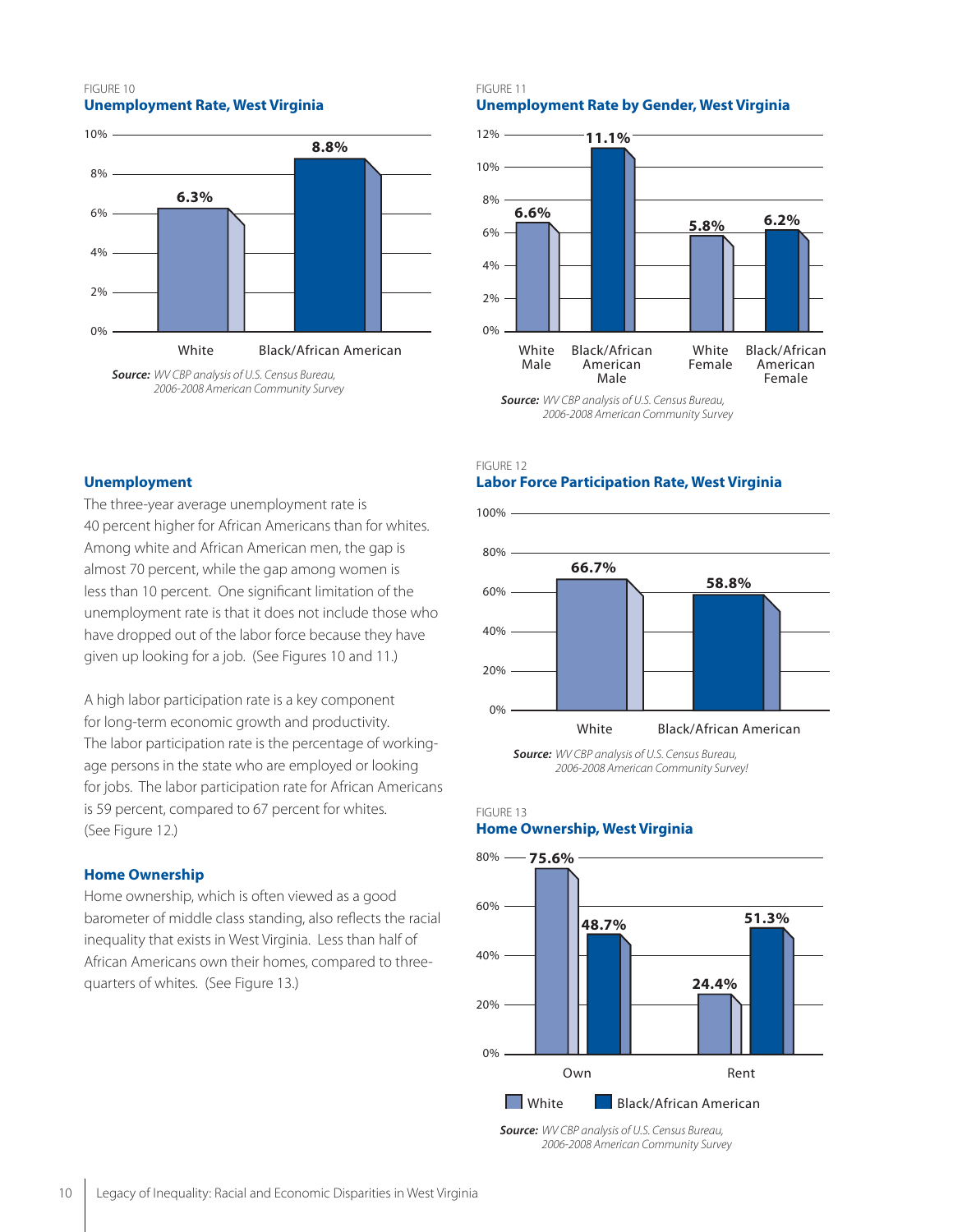#### FIGURE 14 **Education Attainment, West Virginia**



#### FIGURE 15

#### **Number of Inmates in West Virginia Prisons and Jails in 2005 (Per 100,000 Residents)**



**Source:** WV CBP analysis of U.S. Census Bureau, 2006-2008 American Community Survey **Note:** The universe for this data is age 25 and higher.

#### **Education**

Racial disparities in educational attainment are less severe than for other social and economic indicators. The percentage of adults in West Virginia who are high school graduates is about the same for whites and African Americans, hovering around 40 percent. African Americans lead whites by six percentage points in terms of the number of those with some college or an associate's degree. When it comes to four-year college degrees and postgraduate work, whites have a three-percentage point advantage. (See Figure 14.)

#### **Incarceration**

The disproportionate number of African Americans in prisons and jails in West Virginia is alarming. In 2005, the incarceration rate for Blacks was 2,188 per 100,000 residents, compared to 392 for Whites. In other words, 2.2 percent of all African Americans in West Virginia are incarcerated, compared to 0.4 percent of whites. (See Figure 15.)

The overrepresentation of African Americans in the state's correctional facilities begins early. A 2001 study by Carol Sharlip examined the disproportionately high number of African American youth in the juvenile justice system. The study found that "this overrepresentation of minority youth stems from decisions made at the system's earliest stages

and is often marked by an additive effect at subsequent stages."<sup>41</sup> Factors that bear on minority overrepresentation also include the differing effects of poverty and wealth, government policies, public opinion and its influence on policy and law, the availability of public and private funds to serve youth and families, and the role of the media in influencing public perceptions of youth.

#### **Health Status and Insurance Coverage**

In 2006, African Americans were 30 percent more likely than whites to be uninsured. African American men had the highest rate of being uninsured at 25.1 percent, followed by African American women at 20.8 percent, white men at 18.7 percent, and white women at 16.6 percent. (See Figures 16 and 17.)

Some of the deepest social inequalities are in health outcomes. For example, the infant mortality rate for African Americans in West Virginia is 60 percent higher than for whites. The infant mortality rate is the number of children per thousand who die before their first birthday. It is a widely-used indicator of the health status of a population because it is associated with the availability of health services, education, and economic development. (See Figure 18.)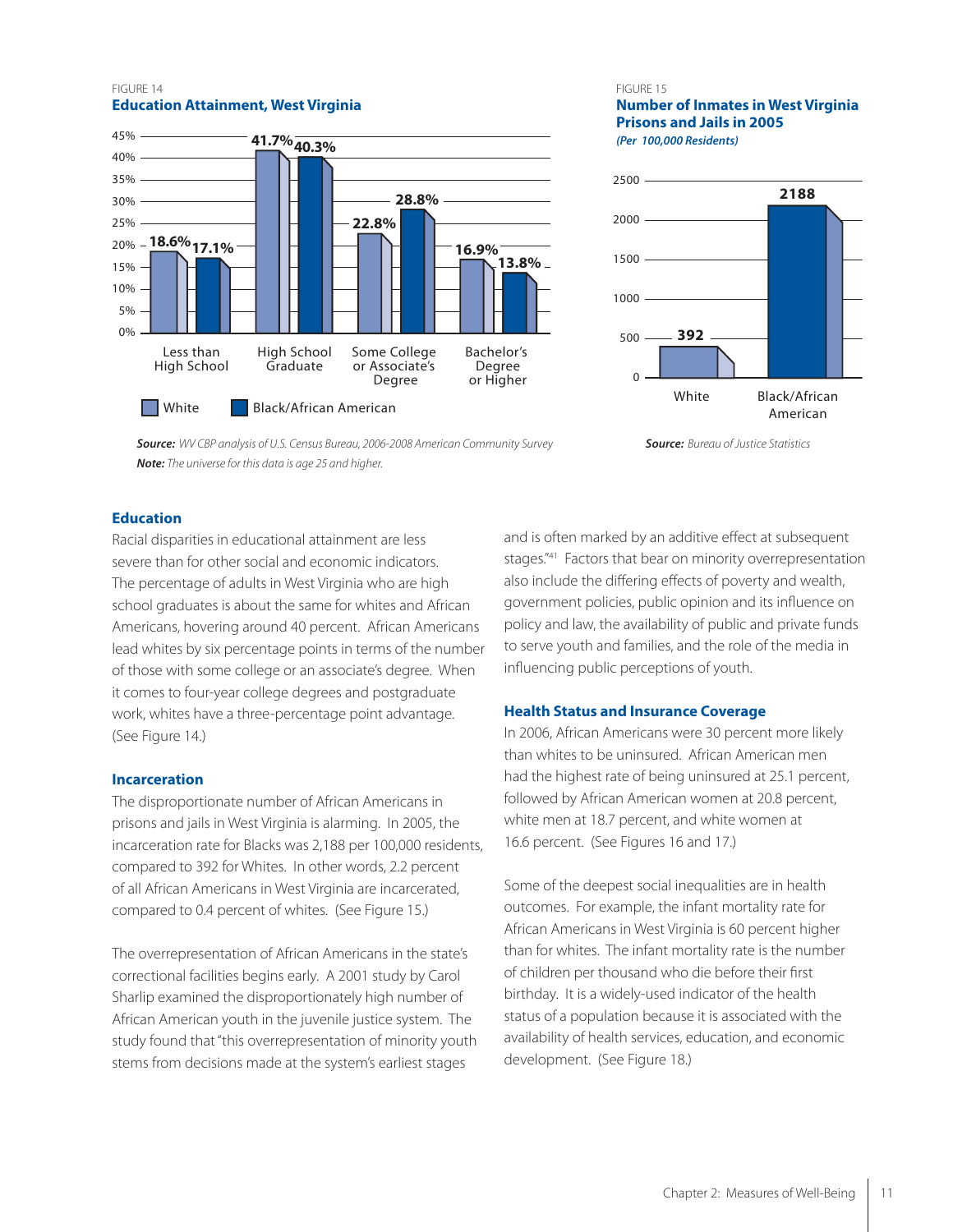#### FIGURE 16 **Percentage with No Health Insurance, West Virginia**



**Source:** U.S. Census Bureau, Small Area Health Insurance Estimates.

#### FIGURE 17

#### **Percentage with No Health Insurance by Gender, West Virginia**



**Source:** U.S. Census Bureau, Small Area Health Insurance Estimates.

#### FIGURE 18

**Infant Mortality Rate, West Virginia (Per 1000 Births)**



**Source:** Kaiser Family Foundation

One of the major predictors of infant mortality is low birthweight (babies born under 5.5 pounds). Lowbirthweight babies also incur larger medical costs and are more susceptible to disease and other health complications. In West Virginia, 58 percent more African American babies are born with low birthweight than white babies. (See Figure 19.)

Diabetes is also a health outcome that disproportionately affects African Americans. Deaths due to diabetes are about 63 per 100,000 population for African Americans, compared to 33 per 100,000 for whites. (See Figure 20.)

#### FIGURE 19 **Low Birthweight, West Virginia (Per 1000 Births)**



**Source:** Kaiser Family Foundation

#### FIGURE 20 **Diabetes Death Rate, West Virginia**

#### **(Per 100,000 Population)**



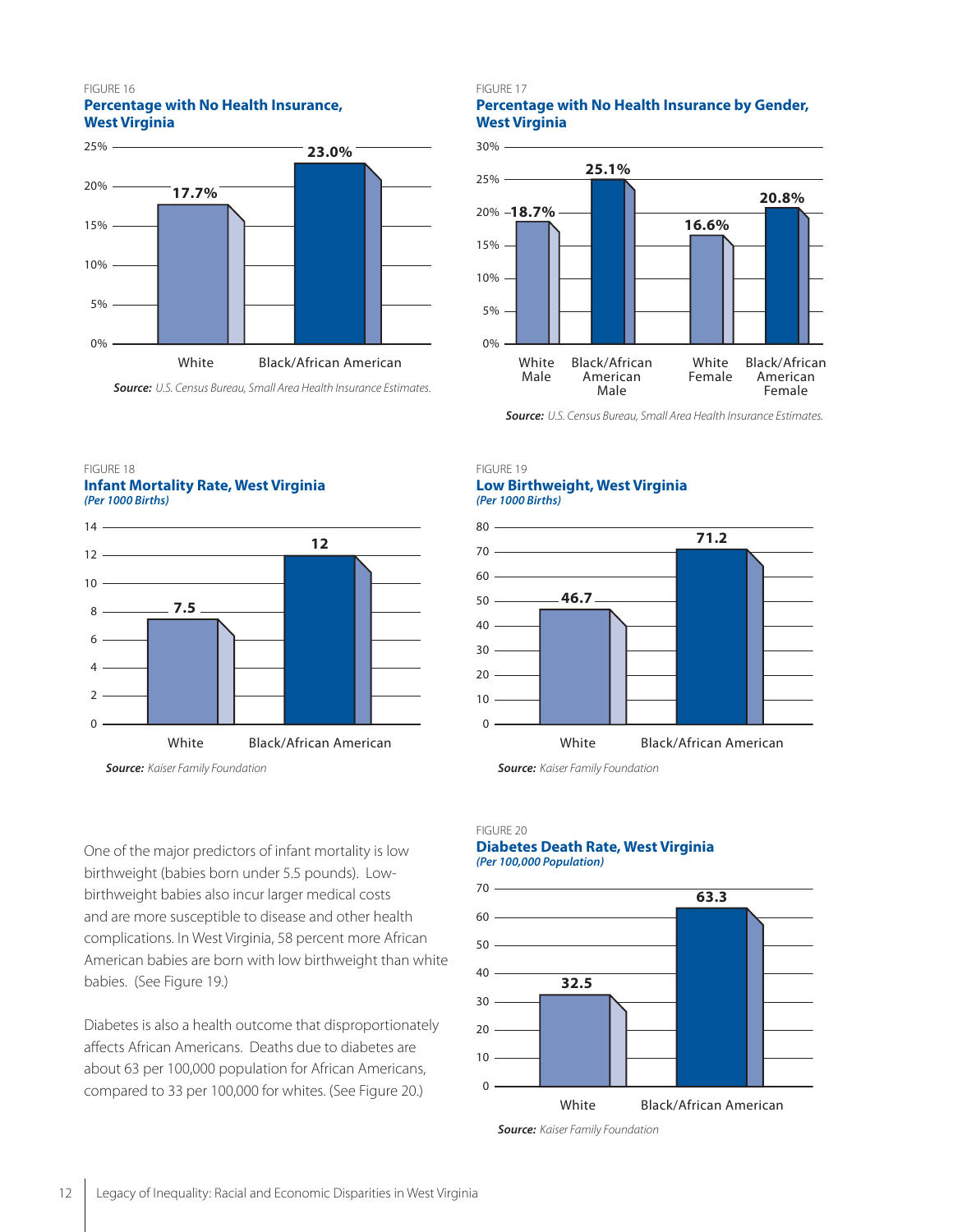# CHAPTER 3 Causes and Consequences of Racial Disparities

K Whatever affects one directly, affects all indirectly.<br>I can never be what I ought to be until you are what I can never be what I ought to be until you are what you ought to be. This is the interrelated structure of reality. **"**<br>- Reverend Martin Luther King – Reverend Martin Luther King

The previous chapter has provided a clear picture of a community in distress at many levels. Even with West Virginia's generally low earnings and high poverty rates, massive disparities exist between the African American population and the white majority.

While there is a powerful predisposition in America to view issues of inequality in terms of the personal traits of those involved, this approach is inadequate to account for such massive and systemic inequalities.

In such cases, it might be helpful to follow sociologist C. Wright Mills' distinction between personal troubles and social issues.

#### As he put it in The Sociological Imagination,

"Troubles occur within the character of the individual and within the range of the individual and within the range of his immediate relations with others; they have to do with his self and with those limited areas of which he is directly and personally aware.'

#### Issues, on the other hand,

"…have to do with matters that transcend these local environments of the individual and his inner life. They have to do with the organization of many such mileux into the institutions of an historical society as a whole, with the ways in which various mileux overlap and interpenetrate to form the larger structure of individual and historical life."<sup>42</sup>

For example, if within a state like West Virginia a few individuals experience a greater degree of poverty

and joblessness than others, this could well be understood within the confines of the characters, skills and immediate opportunities of the people involved. But when these problems are widespread and are particularly concentrated in certain populations, structural and systemic issues are involved.

#### **Loaded Words**

In this case, it is impossible to discuss the difference in social outcomes between African American and white West Virginians without also discussing the emotionally charged issues of race and racism.

It is an unfortunate irony of history that the concept of race is as slippery scientifically as it is loaded socially. There is a general scientific consensus that the human race comprises one species and that physical differences in appearance between various groups are relatively recent and superficial adaptations to specific environments. In the words of cognitive scientist Steven Pinker, "People are qualitatively the same but may differ quantitatively. The quantitative differences are small in biological terms, and they are found to a far greater extent *among* the individual members of an ethnic group or race than between groups or races."<sup>43</sup>

Many social scientists tend to view race as more of a social construct than a biological fact. Dr. Camara Jones, a physician and epidemiologist for the Centers for Disease Control, offers this as a working definition:

"'Race' is the social classification of people based on phenotype. That is, 'race' is the societal box into which others put you based on your physical features. As such, it is distinct from genetic endowment or cultural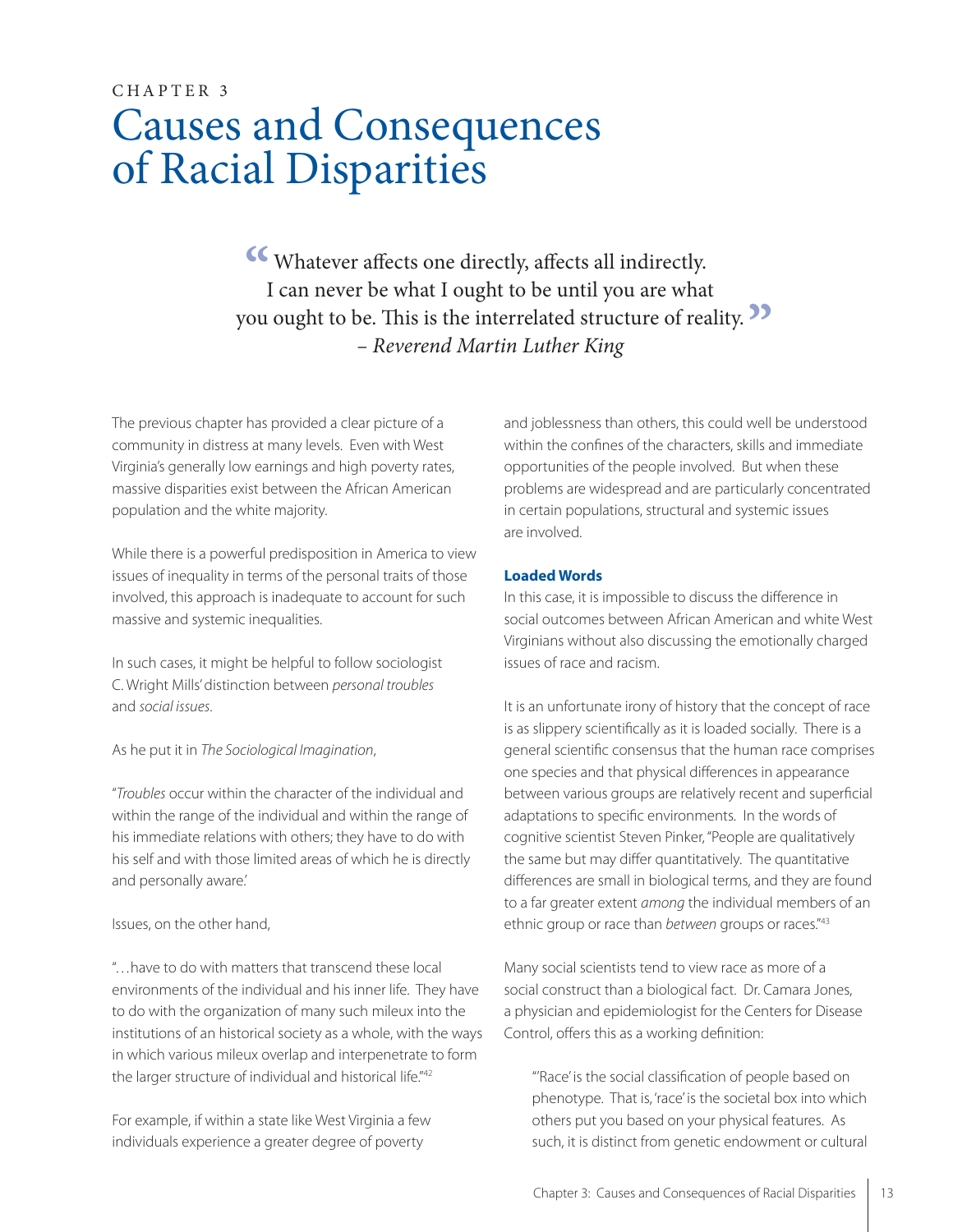heritage…With regard to culture, each phenotype ('racial') group is diverse in cultures, and there are cultural similarities across groups. With regard to genes, the few genes that determine skin color, hair texture, and facial features (the principle aspects of phenotype used to classify people into 'races' in the United States) are not informative about those other aspects of the genotype at the individual level."<sup>44</sup>

If race is often a controversial subject, this is probably even more the case with racism. Here again, the common bias towards individual explanations may be confusing the issue. In common usage, racism is often seen as an individual defect and accusations and denials of it may be hurled back and forth in a process that produces more heat than light.

Jones offers a more useful definition, one that moves beyond the merely personal level: "First of all, racism is a system. It is not an individual character flaw, nor a personal moral failing, nor a psychiatric illness. It is a system (consisting of structures, policies, practices, and norms) that structures opportunity and assigns value based on phenotype, or the way people look."<sup>45</sup>

As a system, racism is not the conscious and deliberate creation of any particular individuals but rather a cultural, economic and historical legacy. It belongs to the category of social facts that are external to and coercive of individuals. Emile Durkheim, a pioneer of sociology and anthropology, described social facts as "manners of acting, thinking and feeling external to the individual, which are invested with a coercive power by virtue of which they exercise control over him." 46

Social facts such as systemic racism, however, unlike laws of nature, were created by people and can be changed by them.

#### **Anatomy of a System**

Based on extensive research on how racism and other forms of inequality affect health, Jones<sup>47</sup> has developed a global definition of racism as a system that arbitrarily disadvantages some members of society while arbitrarily advantaging others and undermining the potential of the larger society. It operates at three levels: institutionalized, personally mediated and internalized.

Institutionalized racism has to do with structures, policies, and norms that promote unequal access to material resources, information, opportunities, education and power. This could include lack of employment opportunities, access to good schools, quality health care, decent housing, credit, or a safe and clean environment. It often manifests itself in the failure to act in the face of urgent human needs.

Personally-mediated racism is the sphere in which individuals are viewed and treated differently, intentionally or not, on the basis of race. This can take place in many arenas, including encounters with the police and court system, schools, health care facilities, stores, the workplace, etc., as well as in ordinary personal encounters.

Internalized racism refers to the impact of various forms of unequal treatment on the self-consciousness of those who are targeted. It could manifest itself in such forms as resignation, self-devaluation, accepting limitations imposed from others, or any number of other forms.

Perhaps the most striking definition of this kind of racism was given by civil rights pioneer Carter G. Woodson, who had strong connections to the Mountain State. In his 1933 classic The Mis-Education of the Negro, he wrote:

"When you control a man's thinking you do not have to worry about his actions. You do not have to tell him not to stand here or go yonder. He will find his 'proper place' and will stay in it. You do not need to send him to the back door. He will go without being told. In fact, if there is no back door, he will cut one for his special benefit. His education makes it necessary."47

#### **Health Impacts**

In the field of public health, there is a growing awareness that genes and personal habits alone cannot explain disparities in such health outcomes as life expectancy, infant mortality, and susceptibility to various diseases. More and more attention has been paid to social determinants of health such as status, income, education level, autonomy, and social inclusion.

Social conditions—the jobs we do, the money we're paid, the schools we attend, the neighborhood we live in—are as important to health and longevity as hereditary factors, personal behaviors and even the health care we receive.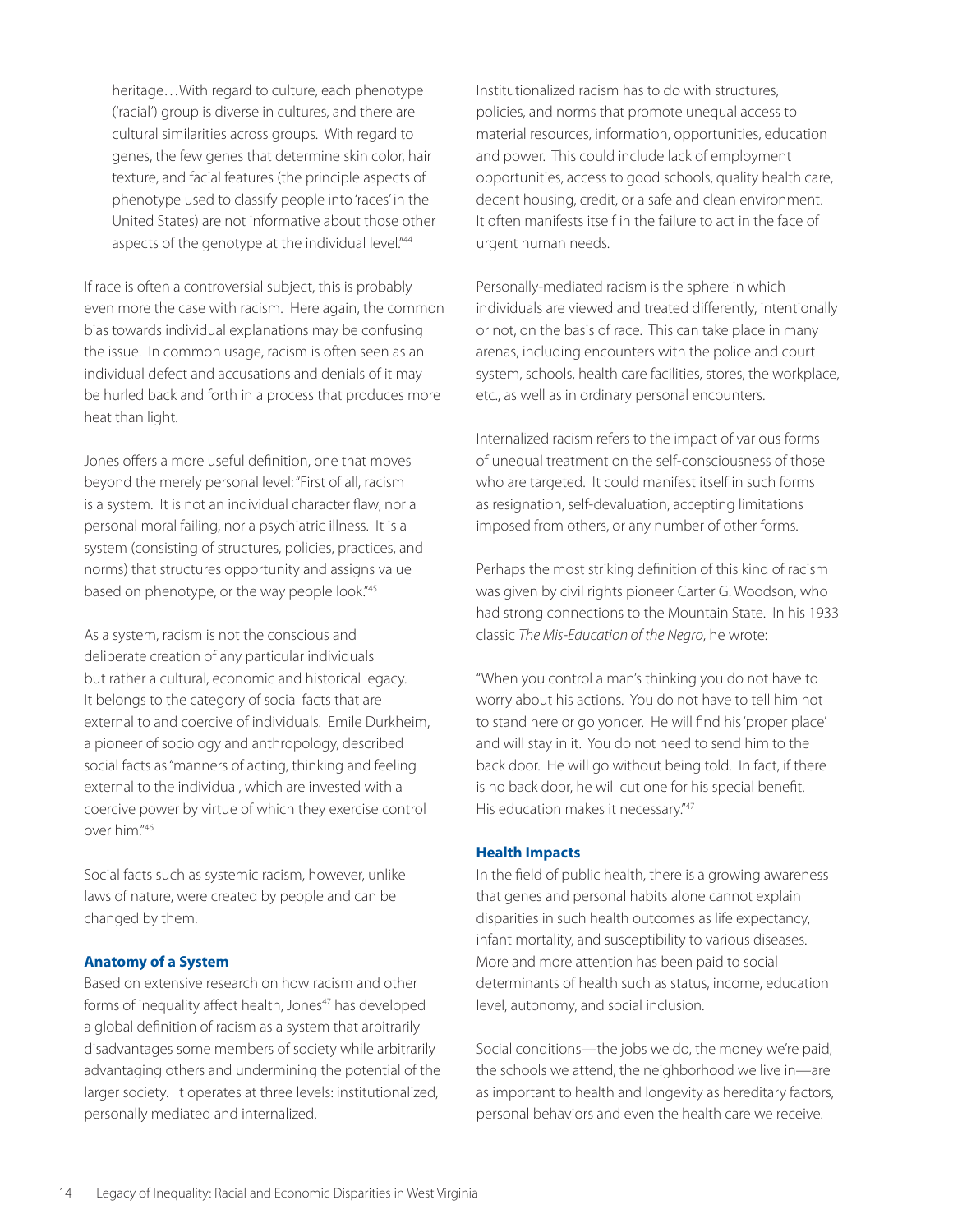A pioneer in this field of research is the British epidemiologist Michael Marmot, who among other things studied the health of English civil servants over a period of decades and summarized this and other research in his book The Status Syndrome: How Social Standing Affects our Health and Longevity.<sup>49</sup> He found that those higher up the ladder lived longer and were less sick than those below them, even when individual behavior was taken into account.

Marmot found this effect or social gradient to be constant throughout the hierarchy. That is, people just below the highest level tended to have shorter and sicker lives than those above them and so on all the way down. This was true despite the fact that England has universal health care. Marmot found two variables that seem to have a great impact on health and well-being: a sense of control over one's life and work, and the ability to fully participate in social life.

People with higher incomes and education levels tend to have more control and be less subject to shocks and setbacks than those with fewer resources and have more opportunities for social participation.

At the lower end of the social spectrum, jobs and situations that give people low levels of control and impose high demands and low rewards seem to be particularly toxic for health. Outside of the workplace, such situations might include living in bad housing or unsafe neighborhoods. These factors seem to increase the body's stress response, which was designed to deal with short-term threats but can lead to higher risks of various diseases when the stress is prolonged or chronic. This can mean greater susceptibility to such illnesses as diabetes and heart disease as well as greater risk of infectious diseases.

Racism in the various forms discussed above imposes an added health burden on people of color. Past and present discrimination in housing, jobs, and education means that African Americans are more likely to be lower on the class ladder. But even at the same socio-economic and educational levels, African Americans typically have worse health and die sooner than their white counterparts.

#### **Collateral Damage**

Racism exacts a high social cost on African Americans and other people of color. But it could be argued that it has also harmed the white majority, particularly those with low and moderate incomes. This group—far larger in West Virginia and the United States than the African American population—can be viewed as racism's collateral damage.

Many observers have noted that the capitalist economies of Western Europe tend to spend more public resources than the United States on social programs such as old age, disability and survivor's pensions; family and child benefits; and unemployment and labor market programs. These nations also have some form of universal health care, although they spend less of their gross domestic product (GDP) on this than the United States.

Harvard economists Alberto Alesina and Edward Glaeser and Bruce Sacerdote of Dartmouth College investigated the issue and published their findings in a paper titled "Why Doesn't the United States Have a European-Style Welfare State?" (Note: the term "welfare state" as used here doesn't refer simply to programs aimed at the poorest families but rather a range of programs and benefits across the population.)

They found many things influenced differences, such as different attitudes about inequality, different histories, and economic and constitutional factors. But one of the biggest factors was race.

As they put it, "Racial discord plays a critical role in determining beliefs about the poor." 50 Since members of racial minorities are often seen as more likely to be poor, public policies that would reduce poverty are seen as primarily benefitting those groups—even though that is not in fact the case.

They note that foes of such policies often use "racebased rhetoric" to oppose them. "Across countries, racial fragmentation is a powerful predictor of redistribution. Within the United States, race is the single most important predictor of support for welfare. America's troubled race relations are clearly a major reason for the absence of an American welfare state."<sup>51</sup> States with higher percentages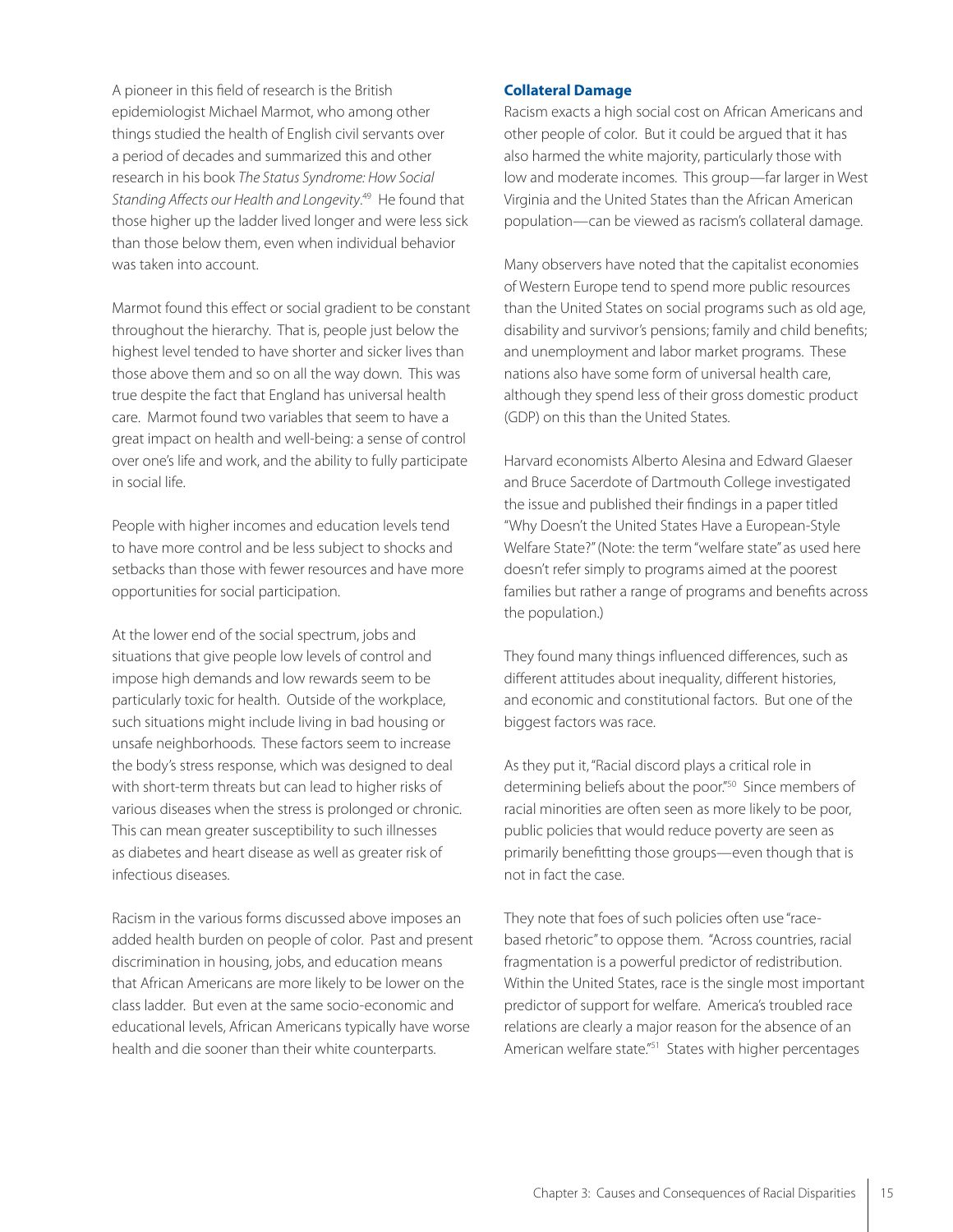of African Americans tended to have lower social benefits. In those states, white Americans are more likely to oppose social spending than in less diverse states.

When President Truman proposed national health insurance in the late 1940s, he was opposed by powerful southern politicians who feared this might lead to desegregation. 52

Alesina, Glaeser and Sacerdote note: "A natural generalization of race-based theory is that Americans think of the poor as members of some different group than themselves, whereas Europeans think of the poor as members of their own group. Racial differences between the poor and the non-poor in the United States will tend to create the perception of the poor as 'other'…"53

The irony is that while many people think of poverty in racial terms, by far the largest number of poor people are white. While African Americans and Hispanics are more likely to be poor than white Americans, the Census Bureau reported in 2008 that nearly 27 million white Americans lived below the poverty line – more than the number of African Americans and Hispanics (9.4 million and 11 million respectively) combined. 54

The same is true for health coverage. By far the largest group of the more than 46 million uninsured Americans is white (over 34 million), compared with African Americans (over 7.4 million) and Hispanics (nearly 15 million). 55

One could thus make the case that the greatest number of people harmed by a racialized view of poverty and social status are white Americans.

#### **Moving Ahead**

Fortunately, undoing the damage of racism is not a zero sum game where one group wins at the expense of another. Racism constitutes a net loss for society as a whole by undermining the opportunities for some of its members to develop to their full potential. Further, concrete policies that reduce inequities will benefit people across all lines.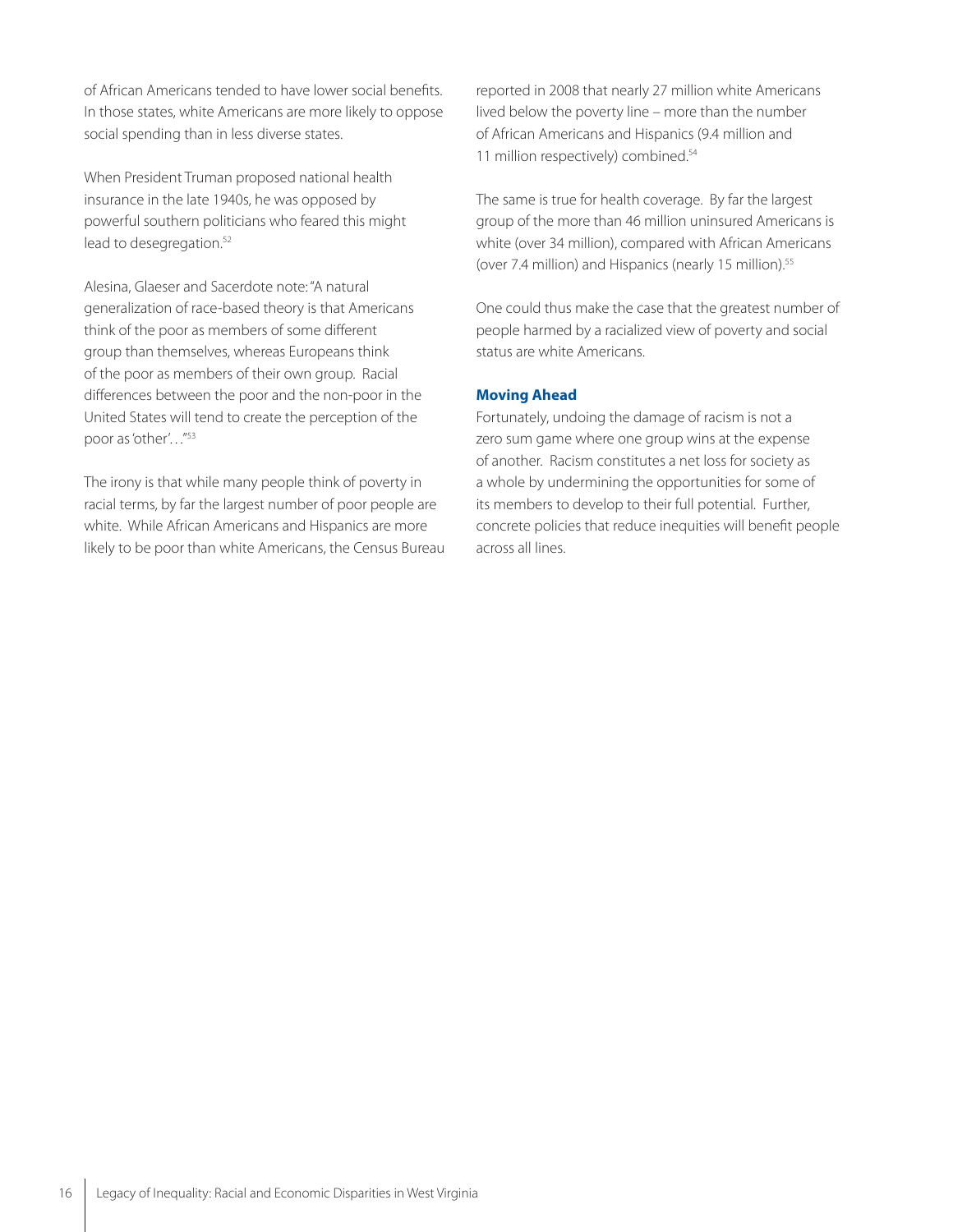# CHAPTER 4 Policy Opportunities to Improve Racial Equity

**If** you don't like the way the world is, you change it.<br>have an obligation to change it. You just do it one step at You have an obligation to change it. You just do it one step at a time.<br> *Narian Wright Edelman* – Marian Wright Edelman

There has been substantial progress in improving opportunities and conditions for African Americans over the past century. Yet dramatic disparities persist, as illustrated in Chapter 2, in education, employment, wages, health, and other measures of well-being.

As described in Chapter 3, individual racial attitudes play only a small role in perpetuating these disparities. Strategies aimed at changing individual attitudes and behaviors will do little to reduce overall disparities unless the systemic issues are also addressed. These include the structures, policies, and norms that promote unequal access to material resources, information, opportunities, education and power.

Policymakers in West Virginia have a pivotal role to play in re-shaping public policy to promote racial equity. Recent examples include improved professional development for teachers in counties with high minority and poor populations, as well as legislation aimed at increasing economic development in minority communities.

Much more remains to be done, however. The following are recommended policy improvements in five key areas: jobs and economic development; education; family economic security; criminal justice; and planning and evaluation.

#### **Jobs and Economic Development**

**E** Appropriate \$3 million to the **West Virginia Economic Development Authority** to fund Senate Bill 573 in order to support economic development projects in heavily populated African American communities. Senate Bill 573 is an excellent piece of legislation but it lacks funding and oversight.

- $\blacksquare$  Appropriate \$2 million dollars to continue funding the **Neighborhood Housing and Economic Stabilization Program** in minority neighborhoods. This program has the potential to have a tremendous impact in using housing rehab, new construction and weatherization as an economic development driver and an employment and training initiative in low-income communities around the state.
- **E** Use **Temporary Assistance to Needy Families (TANF) Emergency Funds** to allow the state or another entity to create a subsidized employment program that specifically targets low-income communities. For instance, the state of New York used the funds to create a "Green Jobs Corp" program that provides public assistance recipients and other low income Individuals with employment opportunities in "green jobs."

#### **Education**

■ Reauthorize HB4669, which created Professional Development Schools (PDSs) in ten counties with high minority and low-socioeconomic populations, and include the following changes: (1) Require the formation of a PDS Team in each county would includes strong community involvement, at least quarterly meetings, and a structure of accountability; (2) Appropriate at least \$100,000 per county to fund the community and parent mobilization training and engagement component of the PDS School Initiative; and (3) Appropriate at least \$200,000 per county to support community tutoring and mentoring programs to support the PDSs.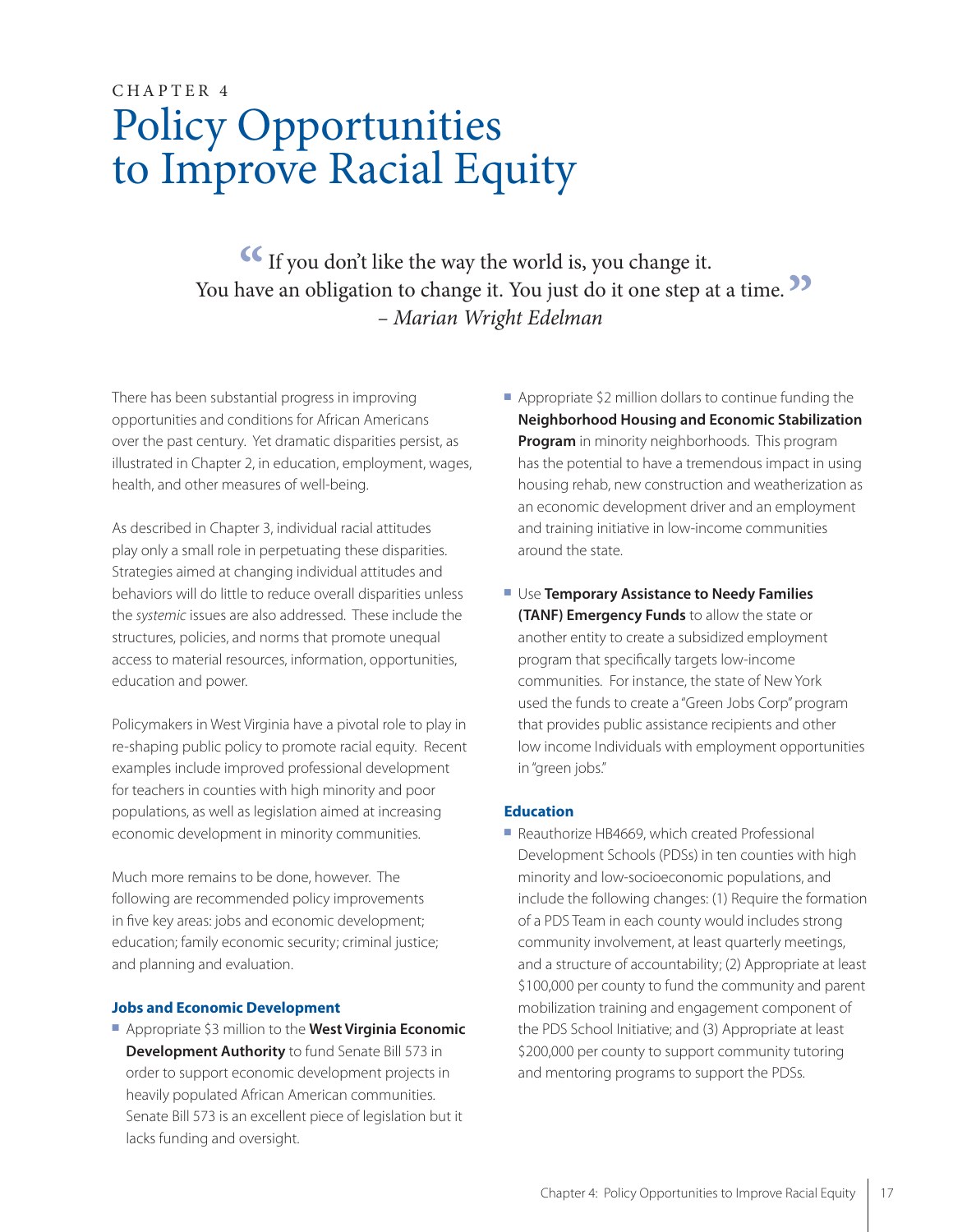#### **Family Economic Security**

- **Enact a State Earned Income Tax Credit.** At the federal level, the Earned Income Tax Credit (EITC) has been one of the most successful anti-poverty and pro-work polices ever enacted. Each year the federal EITC pulls thousands of families in West Virginia out of poverty. West Virginia could build on the success of the national EITC by joining the 24 other states that have adopted a state EITC. A State EITC would further remedy the problem by supplementing income and improving tax fairness.
- **Extend Unemployment Insurance** to workers who are presently excluded. West Virginia is eligible for \$33.2 million under the American Recovery and Reinvestment Act if the state adopts at least three reforms. The Legislature approved the first improvement last year when it adopted a more inclusive method for calculating benefits. To receive the remaining two-thirds of the funds, the state must adopt at least two additional improvements specified in the Recovery Act, such as covering part-time workers and workers with compelling family reasons for leaving their jobs.

#### **Criminal Justice**

■ Enact legislation and appropriate \$1 million to fund a **Demonstration Re-Entry Project** in Kanawha County, which would be administered by community and faithbased organizations to help the over 250 ex-offenders returning to Kanawha County each year successfully transition back to the community. One of the keys to reducing the overrepresentation of African Americans in the state's juvenile justice and adult corrections systems youth in the effective community-based programs. West Virginia's Community Correction Centers are having some success in reducing regional jail costs, but are having no measurable impact on reducing the overrepresentation of African Americans in the system.

#### **Planning and Evaluation**

- **Improve data collection**. There is not one single datagathering agency that collects scientifically significant data on the state's African American population. The Department of Health and Human Resources should oversample those counties that contain substantial African American residents so that current data is always available on this minority population.
- **E** Create a **State Office of Minority Affairs** charged with reviewing information and coordinating agencylevel programs across state government to eliminate the racial disparities identified in this report. Efforts to address these issues at the individual agency level are sporadic at best and in many instances nonexistent.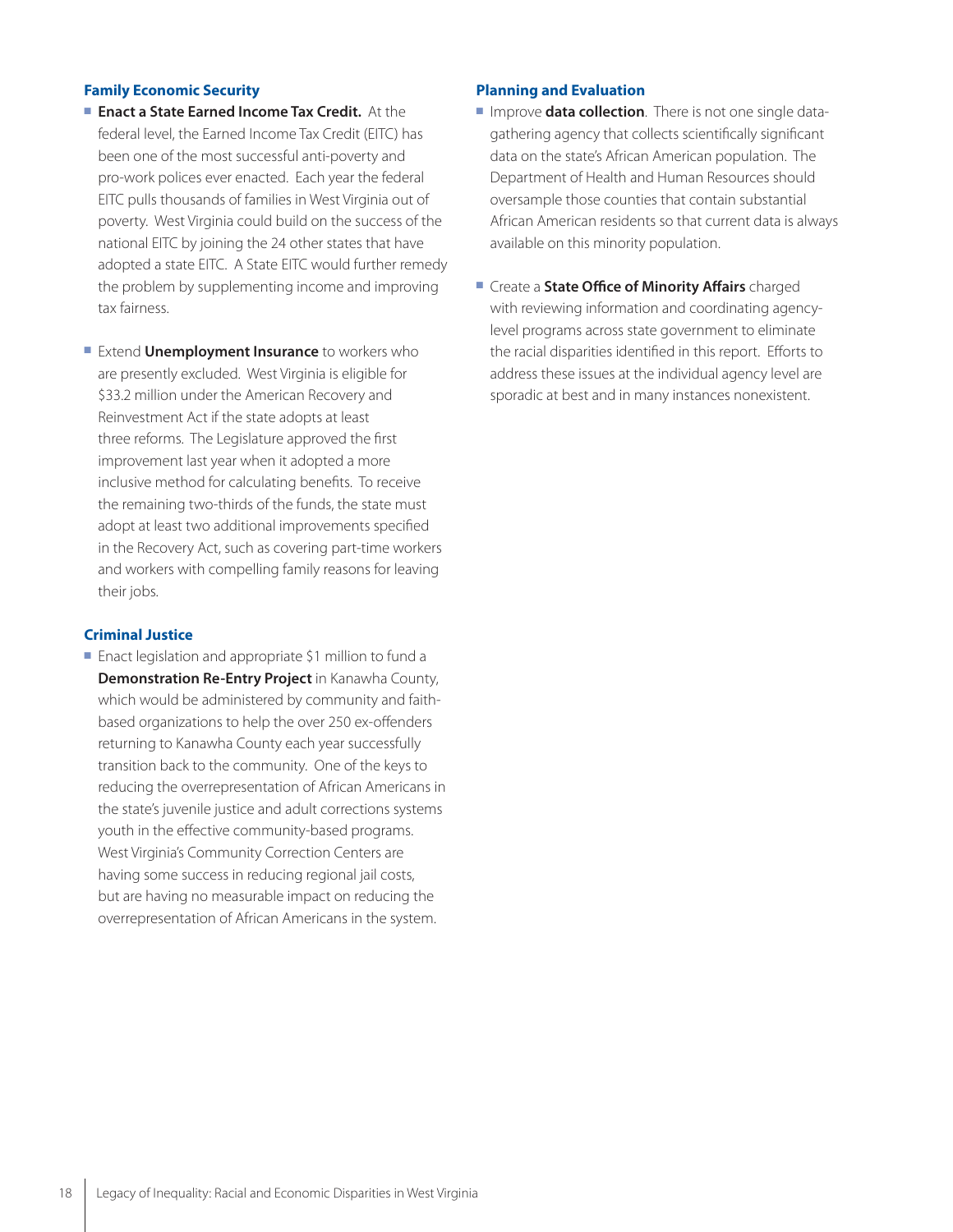### APPENDIX Data Limitations

The data used in Chapter 2 came primarily from threeyear averages contained in the 2006-2008 American Community Survey sponsored by the U.S. Census Bureau. These three-year estimates derive from data collected between January 2006 and December 2008. While oneyear estimates (collected from January 2008 to December 2008) contained in the 2008 ACS are more current the using averages derived from three years, the sample size is comparatively smaller. Despite the larger sample size in the 2006-2008 ACS, it still has limitations in sample size for Blacks and African Americans in West Virginia. This is because Blacks and African Americans make up only four percent of the state's population.

Because the ACS is based on a sample rather than from of all housing units and people living in a group, there's a degree of uncertainty associated with the estimates. This is called the sampling error, and each data point contains one. The larger the sample size, the more accurate the estimates are and the smaller the sampling error. The ACS expresses the sampling error by showing the "margin of error" contained in each estimate. The margin of error is the difference between an estimate and its upper and lower confidence bounds. Margins of error are often expressed beside numbers in polls taken by news outlets as +/- an amount.

For example, Table 1 below shows estimates and the margin of error in the 2006-2008 ACS data for median household income for Whites and Blacks and/or African Americans in West Virginia.

#### **Median Household Income by Race, West Virginia**

|                            | <b>Estimate</b> | <b>Margin of</b><br>Error $(+/-)$ |
|----------------------------|-----------------|-----------------------------------|
| White                      | \$38,411        | \$351                             |
| Black/ or African American | \$24,145        | \$1,701                           |

**Source:** U.S. Census Bureau, 2006-2008 American Community Survey

The ACS uses a confidence interval of 90 percent, meaning that you can be 90 percent confident that the median household income for Whites in West Virginia is +/- \$351 from the estimate of \$38,411. The margin of error is almost five times greater for Black and African American than for White. Expressed as a percent, the margin of error in the above estimates is +/- 1 percent for Whites and +/- 7 percent for Blacks and African Americans. Thus, the estimates given for Blacks and African Americans have a broader range and a less accurate estimate.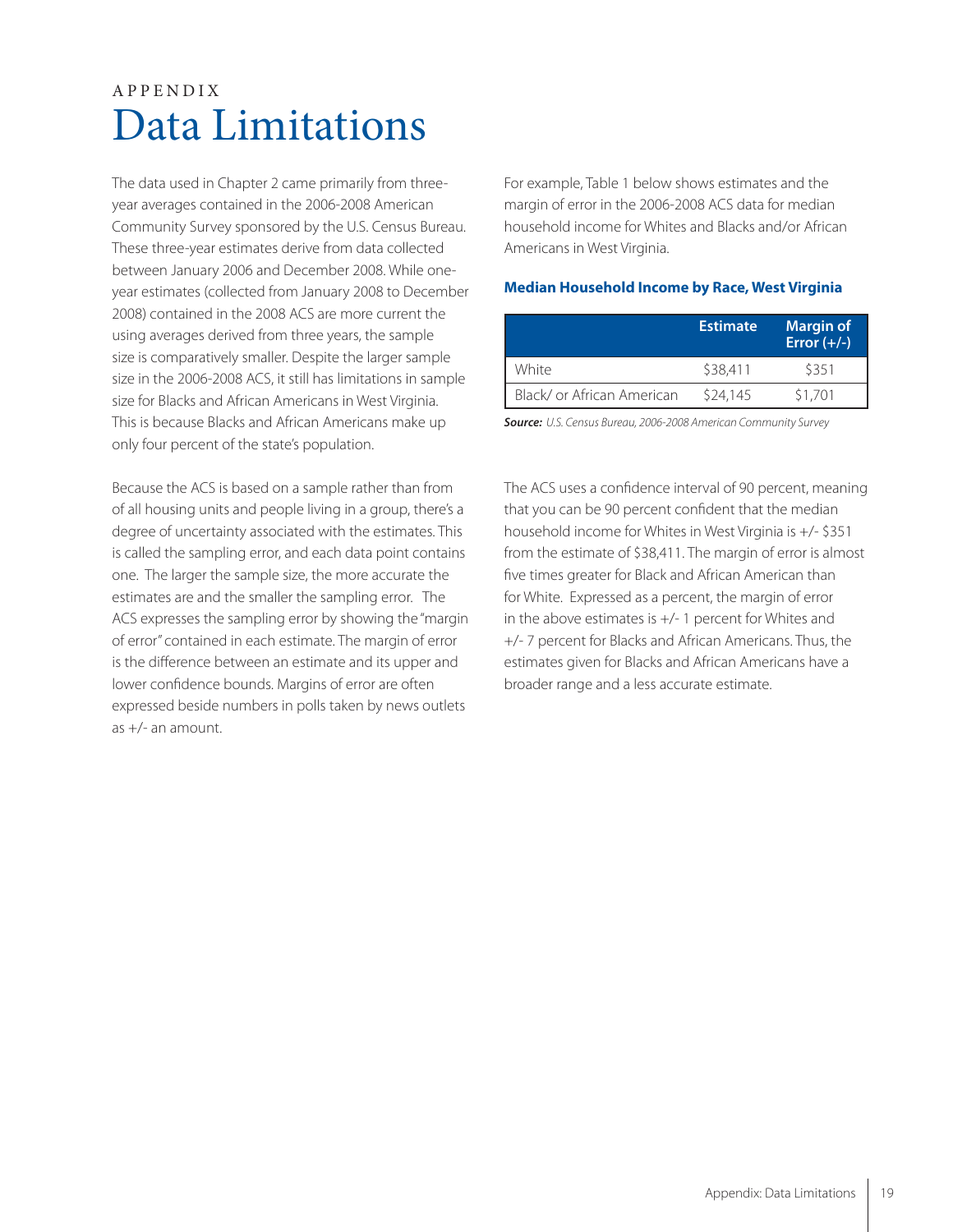# End Notes

- United States Central Intelligence Agency, The World Factbook, https://www.cia.gov/library/publications/the-world-factbook/ rankorder/2091rank.html
- 2 A Brief History of African Americans in West Virginia. West Virginia Archives and History, West Virginia Division of Culture and History, p. 1
- 3 http://www.wvculture.org/history/blachist.html
- 4 ibid
- 5 ibid, page 2
- 6 ibid, page 2
- David M. Potter and Don Edward Fehrenbacher, The Impending Crisis, 1848-1861, Harper and Row, 1976, p. 362
- 8 A Brief History of African Americans in West Virginia, p. 3
- 9 ibid, page 3
- 10 Robert M. Bastress, The West Virginia State Constitution: A Reference Guide, Greenwood Press, 1995, p. 13
- 11 ibid, p. 13
- 12 A Brief History of African Americans in West Virginia, pp 3-4
- 13 ibid, pp 4-5
- 14 West Virginia Archives and History, West Virginia Division of Culture and History, A Timeline of African-American History in West Virginia, www.nps.gov/archives/bowa/btwbio.html
- 15 Booker T. Washington, Up From Slavery, Doubleday, Page and Company, 1919, p 7
- 16 ibid, pp. 47-48
- 17 Lorenzo Johnston Greene, Selling Black History for Carter G. Woodson: A Diary, 1920-1933, University of Missouri Press, 1996, p 2
- 18 David T. Gilbert, Niagara Movement at Harpers Ferry, www.nps.gov/ archive/hafe/niagara/history.htm
- 19 W.E.B. DuBois, Address to the Nation, delivered at the second annual meeting of the Niagara Movement, Harper's Ferry, West Virginia, 16 August 1900, www.wfu.edu/~zulick/341/niagara.html
- 20 West Virginia Archives and History, West Virginia Division of Culture and History, www.wvculture.org/history/clifford.html
- 21 A Brief History of African Americans in West Virginia, p 5
- 22 Bob Withers, "Railroad, coal fueled local black migration," Huntington (WV) Herald Dispatch, Feb. 6, 2005
- 23 Joe William Trotter, Coal, Class and Color, University of Illinois Press, 1990, p 10
- 24 Bob Withers, "Railroad, coal fueled local black migration," Huntington (WV) Herald Dispatch, Feb. 6, 2005
- 25 A Brief History of African Americans in West Virginia
- 26 West Virginia Office of Miners Health, Safety and Training
- 27 A Brief History of African Americans in West Virginia
- 28 Janet Greene, Black Workers in the Logan Field, 1984
- 29 Joe W. Trotter, The Social Dynamics of Color, Class and Gender: Afro-American Work and Community in the Southern West Virginia Coal Fields, 1915-1932, p 7, 1988
- 30 Ronald L. Lewis, Black Coal Miners in America, University of Kentucky Press, 1987, p 138
- 31 Joe William Trotter, Jr., The Formation of Black Community in Southern West Virginia Coalfields, Appalachians and Race (edited by John C. Inscoe), University of Kentucky Press, 2005; Lewis, p 139
- 32 Bob Withers, "Railroad, coal fueled local black migration," Huntington (WV) Herald Dispatch, Feb. 6, 2005
- 33 West Virginia Office of Miners Health, Safety and Training
- 34 Alice E. Carter, Segregation and Integration in the Appalachian Coalfields, West Virginia Division of Culture and History, Vol. 54, 1995, pp 78-104
- 35 ibid.
- 36 U.S. Census Bureau, West Virginia County, Race, 2000
- 37 Report of West Virginia Advisory Committee to the U.S. Commission on Civil Rights, 2003 www.usccr.gov/pubs/sac/wv0503/main.htm
- 38 Rhonda Janney Coleman, "Coal Miners and Their Communities in Southern Appalachia, 1925-1941," West Virginia Historical Society Quarterly, Volume XV, No. 3, July 2001
- Ronald L. Lewis, Black Coal Miners in America, University of Kentucky Press, 1987, p 170
- 40 ibid, page 181
- 41 Carol Sharlip, "Minority Youth and Juvenile Justice in West Virginia," Community Development Outreach Ministries, United Methodist Church, Charleston, West Virginia, 2001. http://www.ncjrs.gov/App/publications/ abstract.aspx?ID=189335
- 42 C. Wright Mills, The Sociological Imagination, (New York: Oxford University Press, 1967), 8.
- 43 Steven Pinker, The Blank Slate: The Modern Denial of Human Nature, (New York: Penguin Books, 2003), 143.
- 44 Camara Jones, "Confronting Institutionalized Racism," Phylon 50 (2003), 11, 12.
- 45 ibid, 9.
- 46 Emile Durkheim, The Rules of the Sociological Method and Selected Texts on Sociology and Its Method, (New York, The Free Press, 1982), 52.
- 47 Jones, 10, 11.
- 48 Carter G. Woodson, The Mis-Education of the Negro (Chicago: African American Images, 2000), xix.
- 49 cf Michael Marmot, The Status Syndrome (New York, Owl Books, 2005).
- 50 Alberto Alesina, Edward Glaeser, and Bruce Sacerdote, "Why Doesn't the United States Have a European-Style Welfare State?", Brookings Papers on Economic Activity, 2001, 3.
- 51 ibid, 3.
- 52 Jill Quadagno, One Nation Uninsured: Why the U.S. Has No National Health Insurance, (New York, Oxford University Press, 2005), 13, 14.
- 53 Alesina et al, 43.
- 54 U.S. Census Bureau, POV01: Age and Sex of All People, Family Members and Unrelated Individuals Iterated by Income-to-Poverty Ratio and Race: 2008, http://www.census.gov/hhes/www/cpstables/032009/ pov/new01\_100\_03.htm. See also http://www.census.gov/hhes/www/ cpstables/032009/pov/new01\_100\_06.htm and http://www.census.gov/ hhes/www/cpstables/032009/pov/new01\_100\_09.htm.
- U.S. Census Bureau, People Without Health Insurance Coverage by Race and Hispanic Origin Using 2- and 3- Year Averages: 2005-2006 and 2007- 2008, http://www.census.gov/hhes/www/hlthins/hlthin08/p60no236\_ table8.pdf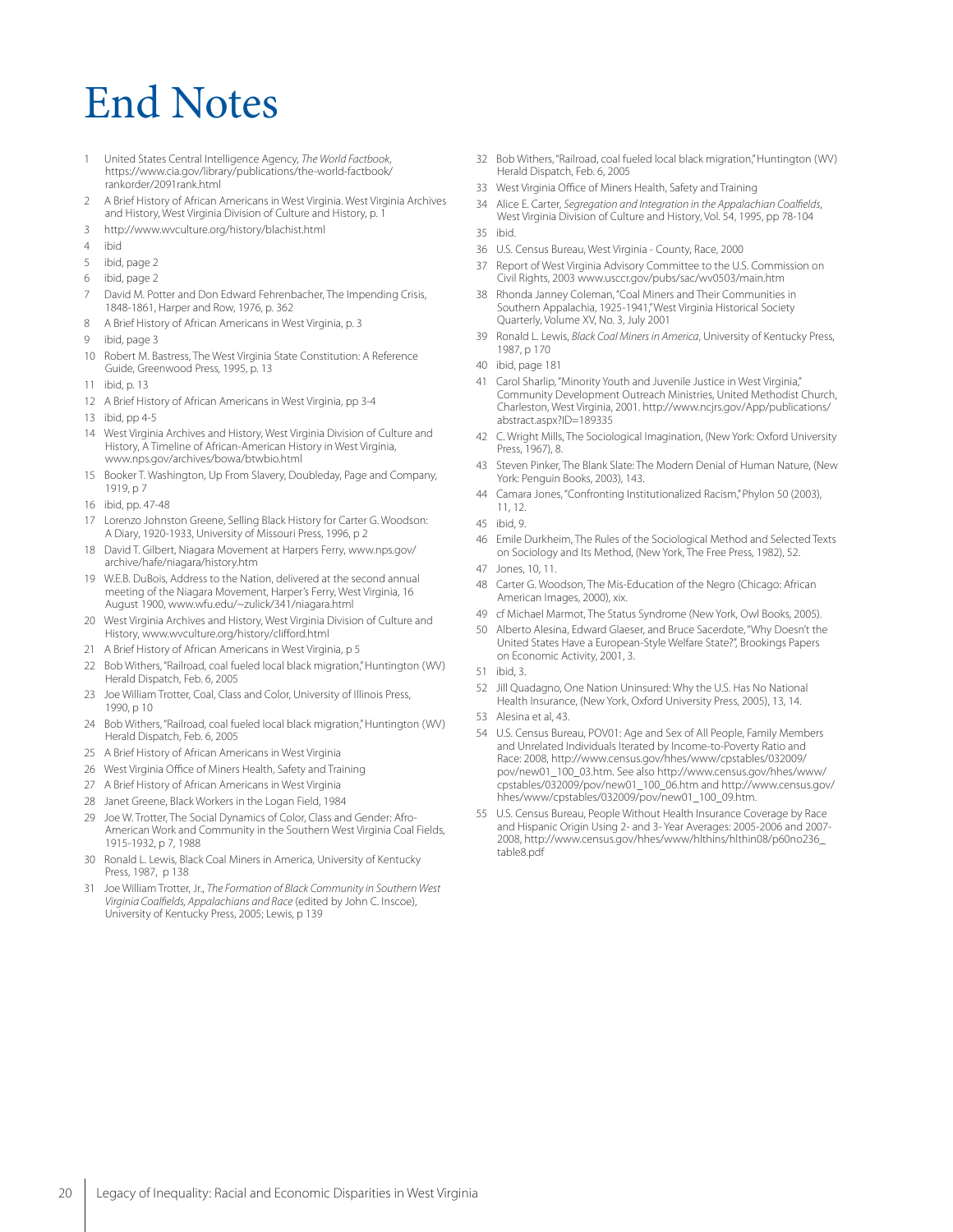#### **The Partnership of African American Churches (PAAC)**

is a 501 (c) 3 collaborative, non-profit, faith based community development corporation, based in Charleston, WV. While PAAC serves all communities, it intentionally targets African American communities in West Virginia. The PAAC is a specific initiative-driven organization focusing on holistic health, which encompasses education, physical health and absence of disease, economic security, crime prevention and youth development as intrinsic to its core programmatic solutions.

> PO Box 452 Institute, WV 25112-0452 (304) 768-7688 www.paac2.org

#### **The West Virginia Center on Budget and Policy**

is a policy research organization that is nonpartisan, nonprofit, and statewide. It focuses on how policy decisions affect all West Virginians, especially low- and moderate-income families.

www.wvpolicy.org

#### **The American Friends Service Committee, West Virginia Economic Justice Project**,

works statewide on issues affecting low-income and working families.

www.afsc.org/charleston